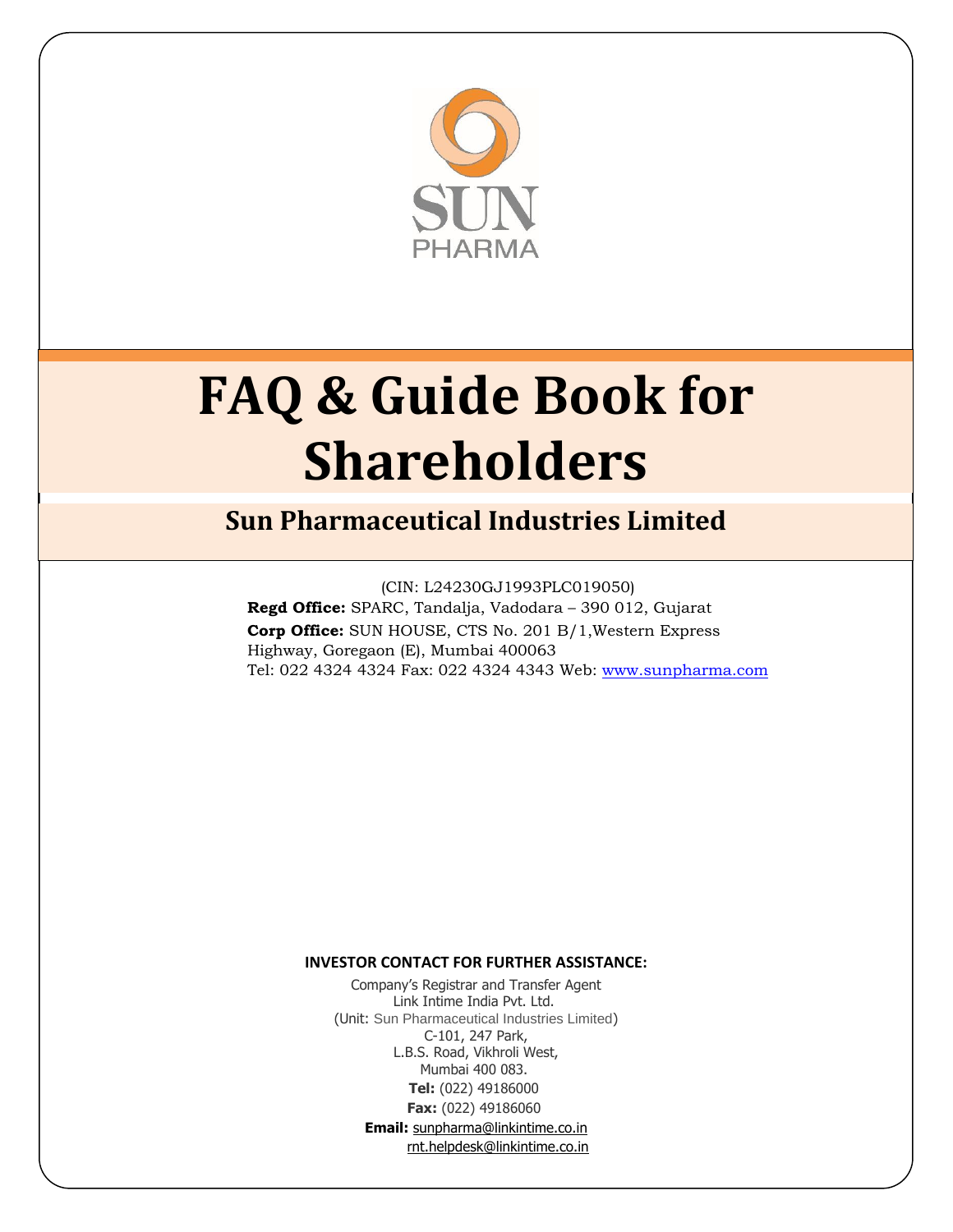

# Index of Content

| Sr.No.       | <b>Particulars</b>                                                                                         | Page No.       |  |
|--------------|------------------------------------------------------------------------------------------------------------|----------------|--|
| I.           | ABOUT SUN PHARMACEUTICAL INDUSTRIES LIMITED(SPIL)                                                          | $5 - 8$        |  |
|              | 1. When was SPIL established?                                                                              | 5              |  |
|              | 2. Who is SPIL's Registrar & Share Transfer Agent (RTA)?                                                   |                |  |
|              | 3. What can the Registrar & Share Transfer Agent help me with?                                             |                |  |
|              | 4. What are the addresses of SPIL Offices handling Shareholder                                             |                |  |
|              | related matters?                                                                                           |                |  |
|              | 5. Where are SPIL's shares listed?                                                                         |                |  |
|              | 6. How can I purchase shares of SPIL?                                                                      |                |  |
|              | 7. Did SPIL pay any dividend/ issue Bonus Shares in the past?                                              |                |  |
|              | 8. Where can I find historical prices for SPIL equity shares?                                              | $\overline{7}$ |  |
|              | 9. How can I receive a hard copy of SPIL's complete Annual Report?                                         | $\overline{7}$ |  |
|              | What is the relationship between SPIL & Sun Pharma Advance<br>10.                                          | 8              |  |
|              | <b>Research Company Limited?</b><br>Can individual investors listen to the earnings conference call<br>11. | 8              |  |
|              | with analysts?                                                                                             |                |  |
|              | Does SPIL issue quarterly financial reports?<br>12.                                                        | 8              |  |
|              | 13. Who are the members of SPIL's Board of Directors?                                                      | 8              |  |
|              |                                                                                                            |                |  |
| $\mathbf{I}$ | <b>TRANSMISSION OF SHARES</b>                                                                              | $9 - 11$       |  |
|              | 1. In case of joint holdings, in the event of death of one shareholder,                                    | 9              |  |
|              | how do the surviving shareholders get the shares in their names?                                           |                |  |
|              | 2. I would like to gift some shares (held by me in physical form) to my                                    | 9              |  |
|              | children/relatives. How do I get them registered in their names?                                           |                |  |
|              | Does this involve stamp duty?                                                                              |                |  |
|              | 3. If both the Joint Holder of the share dies. How do I get the shares                                     | 10             |  |
|              | transmitted in my name?                                                                                    |                |  |
|              | 4. The name of a joint holder was included only for convenience by                                         | 10             |  |
|              | the first holder. I am the only heir. Could you transfer the shares                                        |                |  |
|              | in my name as per the will/probate?                                                                        |                |  |
|              | 5. If the Shareholder who held the shares in the demat mode dies,                                          | 11             |  |
|              | how do the surviving shareholders get the shares in their names?                                           |                |  |
|              | 6. If the Shareholder who held the shares in the demat mode dies,                                          | 11             |  |
|              | how can his legal heir/s (either husband/wife/son/daughter, etc.)                                          |                |  |
|              | get the shares transmitted in their names?                                                                 |                |  |
|              |                                                                                                            |                |  |
| III          | <b>LOSS OF SHARE CERTIFICATES &amp; ISSUE OF DUPLICATE</b>                                                 | $11 - 13$      |  |
|              | 1. I have lost/misplaced my share certificates, what are the steps                                         | 11             |  |
|              | that I should take to obtain duplicate share certificates?                                                 |                |  |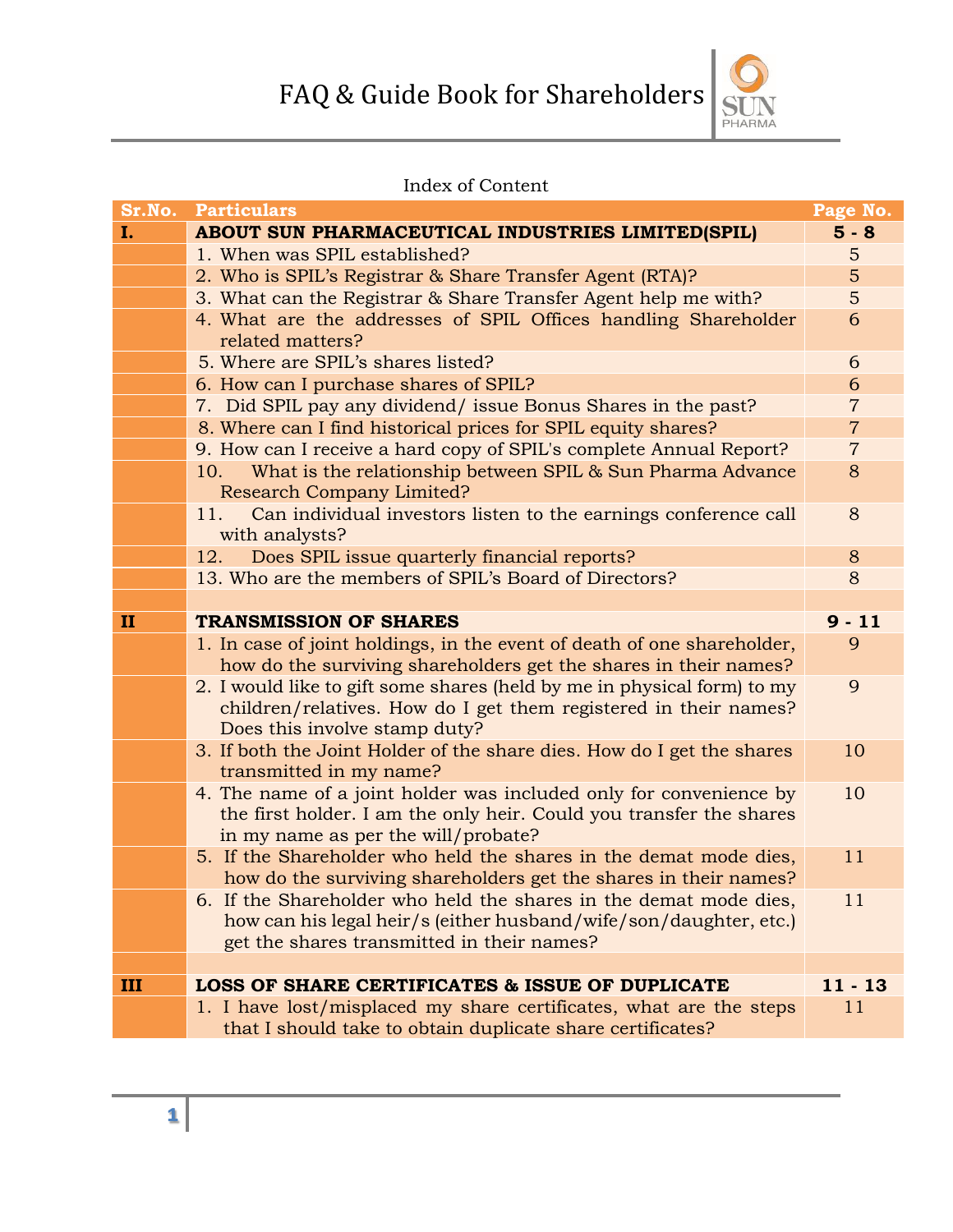

|             | 2. I have lost my share certificate with transfer deeds duly executed<br>by me. How should I proceed to obtain duplicate share<br>certificates?                                 | 13              |
|-------------|---------------------------------------------------------------------------------------------------------------------------------------------------------------------------------|-----------------|
|             | 3. What action should I take if I retrieve the original share certificate,<br>which I had reported to the Company to be lost?                                                   | 13              |
|             | 4. My share certificate is torn or damaged, how can I replace the<br>same?                                                                                                      |                 |
|             |                                                                                                                                                                                 |                 |
| <b>IV</b>   | <b>TRANSPOSITION OF SHARES</b>                                                                                                                                                  | $13 - 13$       |
|             | 1. I wish to change the order of names of the shareholders (i.e.<br>transposition). What should I do?                                                                           | 13              |
| V           | <b>NOMINATION IN RESPECT OF SHAREHOLDING</b>                                                                                                                                    | $14 - 16$       |
|             | 1. How do I make a nomination with regard to my shareholding?                                                                                                                   | 14              |
|             | 2. Do I have to send my share certificates along with the nomination<br>form?                                                                                                   | 14              |
|             | 3. My shares are held in joint names. Are the joint holders nominees<br>to the shares?                                                                                          | 14              |
|             | 4. Can a nomination once made be revoked/changed?                                                                                                                               | 14              |
|             | 5. What is the legal position of the nominee in case of death of the<br>shareholders?                                                                                           | 14              |
|             | 6. What is the procedure for the nominee to get the shares in his<br>name?                                                                                                      | 15              |
|             | 7. I have shares in demat form. Can I send the nomination form to<br>the Company for making a nomination with respect to my<br>shareholding?                                    |                 |
| <b>VI</b>   | <b>CHANGE OF NAME/ADDRESS/BANK DETAILS</b>                                                                                                                                      |                 |
|             | 1. If there is a change in my name (due to marriage etc.), address or<br>Bank details what is the procedure to get it recorded with the<br>Company?                             | 16              |
|             | 2. Can there be multiple addresses for a single folio?                                                                                                                          | 16              |
|             | 3. If the shares are dematerialised, what is the procedure for change<br>of address?                                                                                            | 16              |
|             |                                                                                                                                                                                 |                 |
| <b>VII</b>  | <b>REGISTRATION OF CHANGE IN SIGNATURE</b>                                                                                                                                      | $17 - 17$<br>17 |
|             | 1. My Signature over a period of time and my current signature is<br>different from the one registered with the Company. How can I<br>update my new signature with the Company? |                 |
|             |                                                                                                                                                                                 |                 |
| <b>VIII</b> | <b>DEMATERIALISATION OF SHARES</b>                                                                                                                                              | $17 - 20$       |
|             | 1. What is Dematerialisation and what are its benefits?                                                                                                                         | 17              |
|             | 2. How do I dematerialise my shares?                                                                                                                                            | 18              |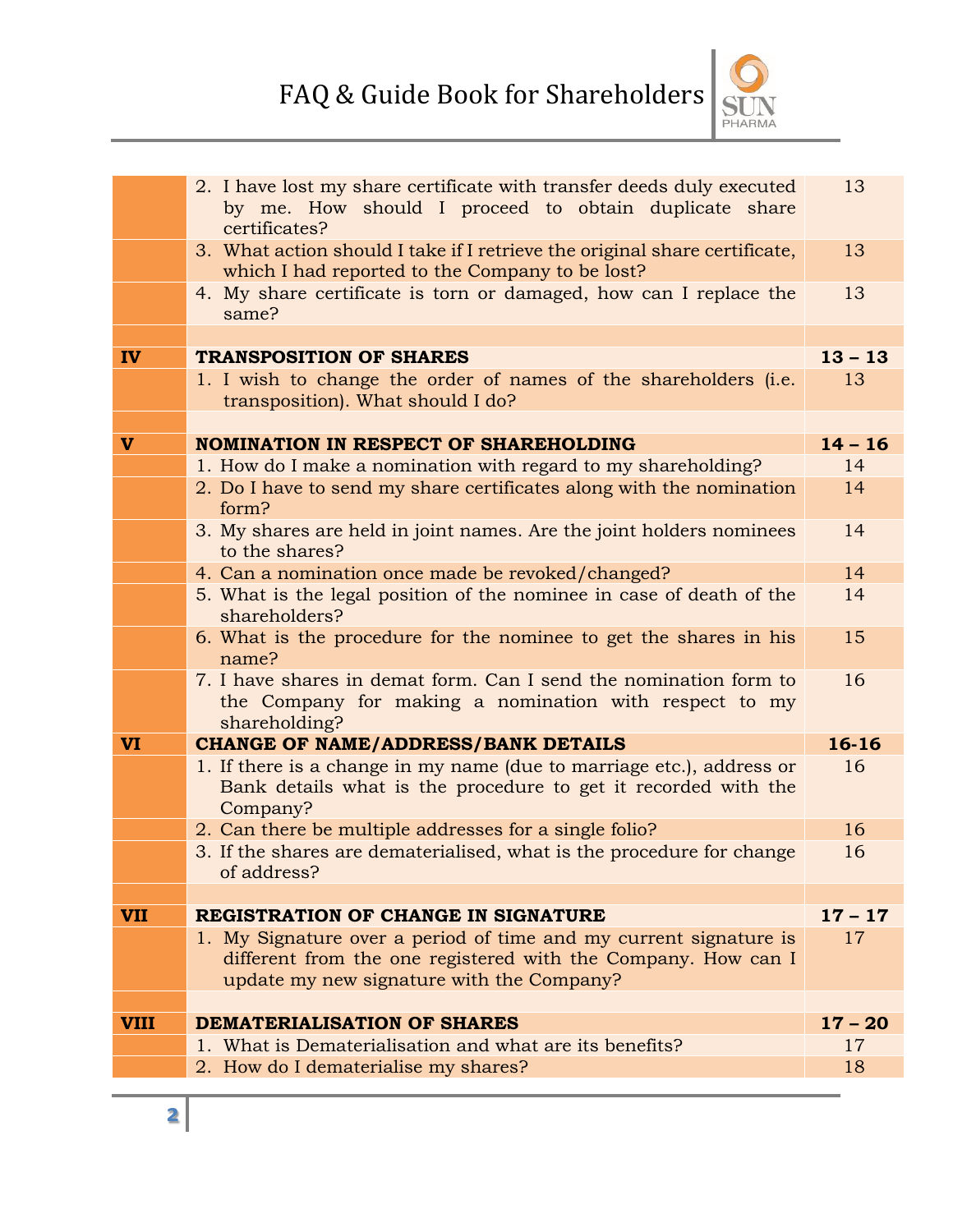

|                         | 3. Once my shares are dematerialised, can I ever get them<br>converted into physical shares?                                                                                         | 18        |  |
|-------------------------|--------------------------------------------------------------------------------------------------------------------------------------------------------------------------------------|-----------|--|
|                         | 4. What are the charges to be paid to demat one's physical shares?<br>Will it be paid by the Company or do I have to pay for it?                                                     | 19        |  |
|                         | 5. I have purchased some shares in paper form. Can I directly give<br>the share certificates to my Depository Participant for<br>dematerialising them in my favour?                  |           |  |
|                         | 6. Is it a fact that SPIL shares are traded compulsorily in Demat<br>Form? Do I have the option of holding them in physical form?                                                    | 19        |  |
|                         | 7. How do I get my dividends on dematerialised shares? Will I get the<br>Annual Report after I demat my shares? Will I be able to attend<br>the AGM?                                 | 20        |  |
|                         | 8. What are the chances of any fraud/disputes in using a demat<br>account? Whom should I approach in such cases?                                                                     | 20        |  |
|                         | 9. Can I pledge my shares in demat form to avail any funding/loan<br>arrangement with my bankers?                                                                                    | 20        |  |
|                         | 10. Why can't the Company take request for change of details recorded<br>in the demat account?                                                                                       | 20        |  |
|                         |                                                                                                                                                                                      |           |  |
| <b>IX</b>               | <b>GREEN INITIATIVE</b>                                                                                                                                                              | $20 - 21$ |  |
|                         | 1. What is Green Initiative? Why should I register for the same?                                                                                                                     | 20        |  |
|                         | 2. I want to update my e-mail address for receipt of e-<br>communication. What should I do?                                                                                          | 21        |  |
|                         |                                                                                                                                                                                      |           |  |
| $\overline{\mathbf{X}}$ | SHARES LYING IN UNCLAIMED SUSPENSE ACCOUNT                                                                                                                                           | $21 - 21$ |  |
|                         | 1. My Shares have been transferred by the Company to the<br>Unclaimed Suspense Demat Account. What should I do?                                                                      | 21        |  |
|                         |                                                                                                                                                                                      |           |  |
|                         |                                                                                                                                                                                      |           |  |
| <b>XI</b>               | <b>INVESTOR EDUCATION AND PROTECTION FUND</b>                                                                                                                                        | $21 - 24$ |  |
|                         | 1. Whether the underlying shares of unpaid or unclaimed dividends<br>are required to be transferred to IEPF when the amount of unpaid<br>or unclaimed dividend is being transferred? | 21        |  |
|                         | 2. What amounts are required to be credited to the Fund                                                                                                                              | 22        |  |
|                         | 3. When the unclaimed/ unpaid amount shall be transferred to the<br><b>IEPF Fund?</b>                                                                                                | 23        |  |
|                         | 4. How will I come to know whether my shares have been transferred<br>to IEPF? Whether can I get the shares and dividend back?                                                       | 23        |  |
|                         |                                                                                                                                                                                      |           |  |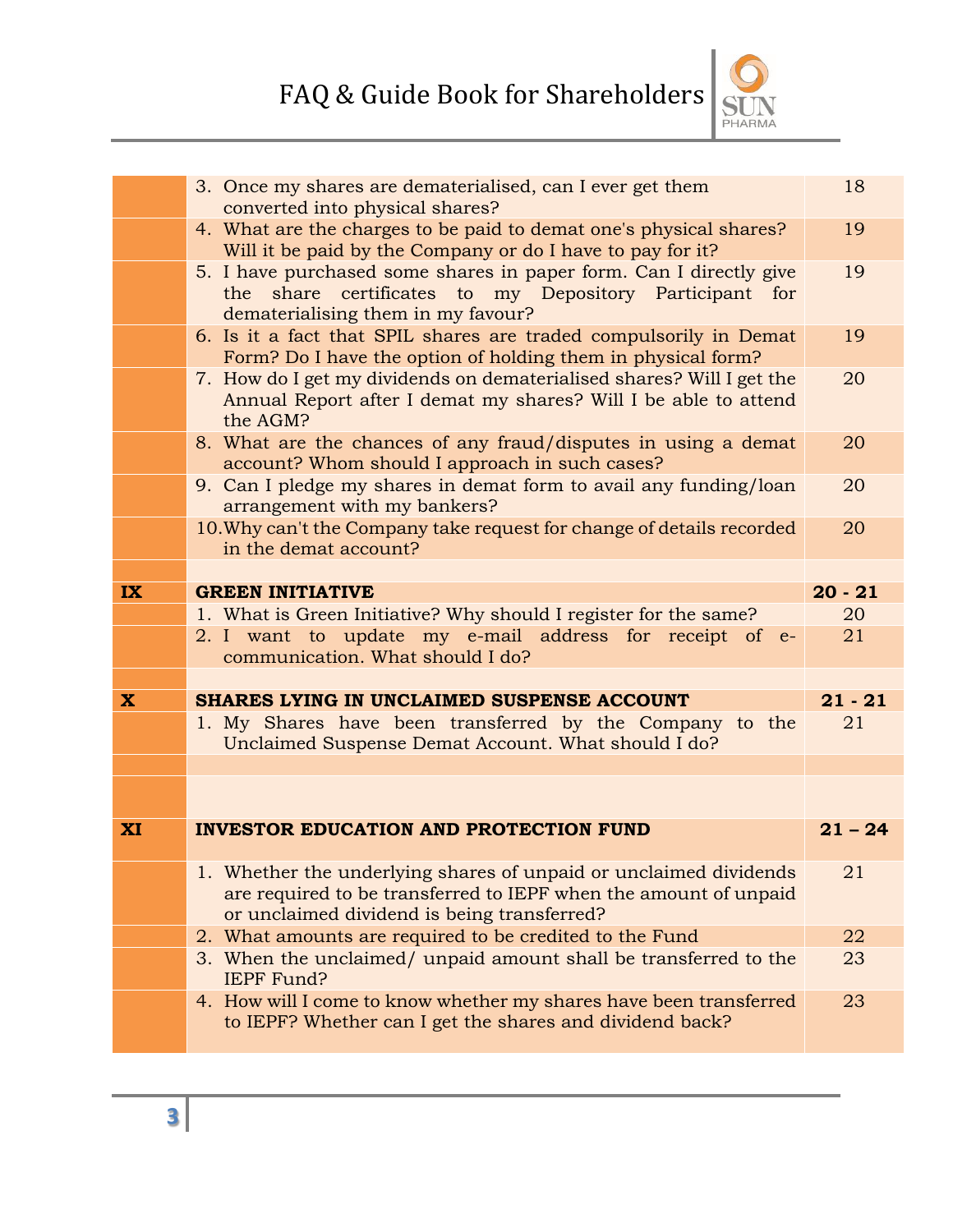

|            | 5. Whether details of the nodal officer are given on the website of the<br>Company?                       | 23        |
|------------|-----------------------------------------------------------------------------------------------------------|-----------|
| <b>XII</b> | <b>MISCELLANEOUS</b>                                                                                      | $23 - 24$ |
|            | 1. I hold more than one folio in the same name. Can I consolidate<br>these folios?                        | 23        |
|            | 2. I want to authorise another person to deal with my shares. Do I<br>have to report this to the Company? | 24        |
|            | 3. I have not received the notice for ensuing General Meeting/Postal<br>ballot. What should I do?         | 24        |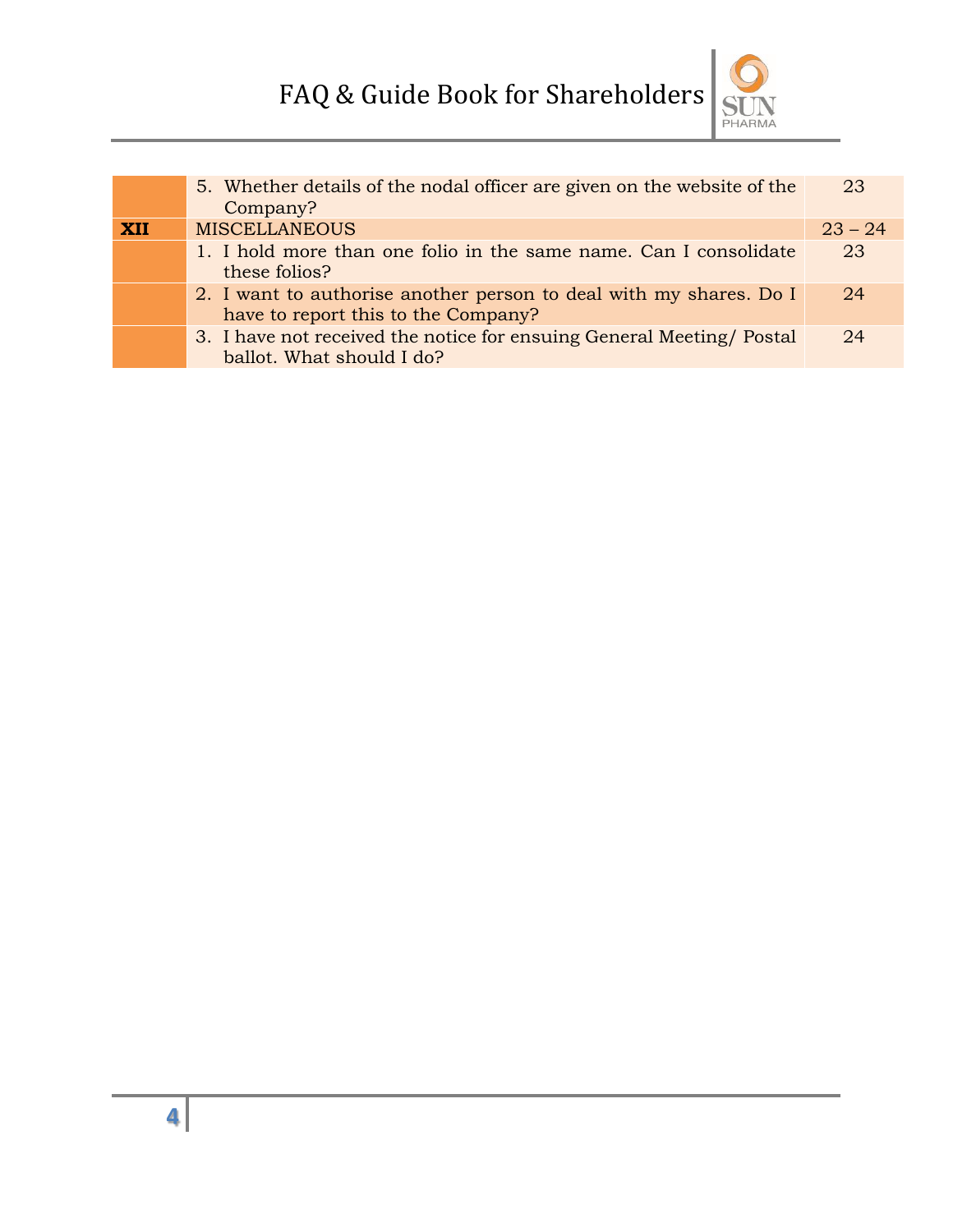

#### **I. ABOUT SUN PHARMACEUTICAL INDUSTRIES LIMITED (SPIL)**

#### **Q1. When was SPIL established?**

Sun Pharmaceutical Industries Limited ('SPIL') is a publicly listed Company engaged in the Pharma business. SPIL was incorporated under Part IX of the Companies Act, 1956 in the State of Gujarat on 1st March 1993.

#### **Q2. Who is SPIL's Registrar & Share Transfer Agent (RTA)?**

#### **Link Intime India Private Limited.**

C-101, 247 Park, L.B.S. Road, Vikhroli West, Mumbai 400 083. *Tel No:* +91 22 49186000 *Fax:* +91 22 49186060 *Email:*sunpharma@linkintime.co.in rnt.helpdesk@linkintime.co.in *Web:* www.linkintime.co.in

#### **Q3. What can the Registrar & Share Transfer Agent(RTA) help me with?**

The Company's Registrar & Share Transfer Agent can assist with any of the following issues:

- Issue of Duplicate Share Certificate to replace Lost/ Mutilated share certificates.
- Issue of Dividend warrant, dividend queries,
- Queries pertaining to transfer of dividend / shares to Investor Education And Protection Fund
- Clarification of number of shares owned
- Transmission/ Transposition of physical share certificates between shareholders.
- Register Name, Address, Bank Account or Signature changes in respect of shareholders holding shares in physical form.
- All other stock/shares related matters of investors.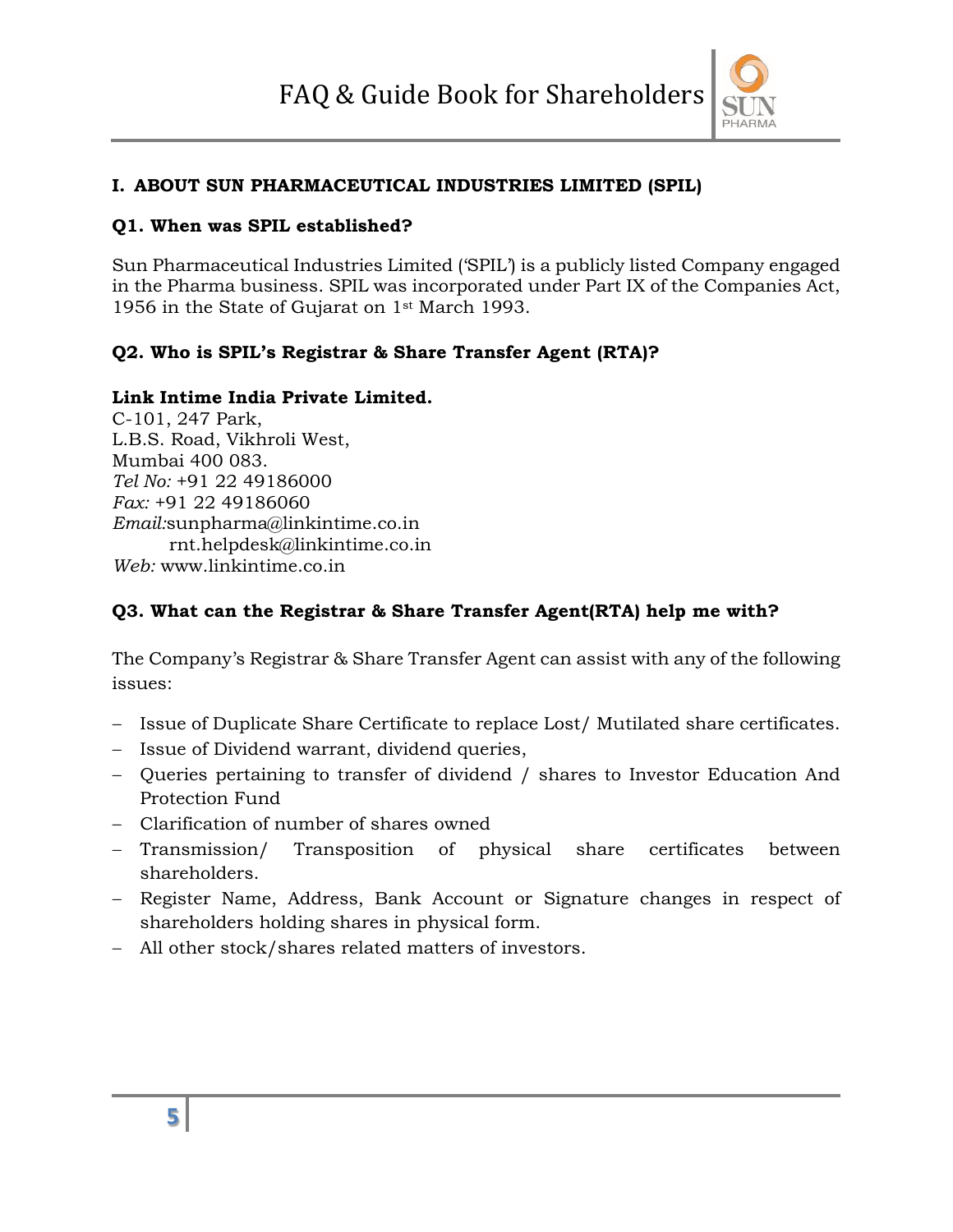

# **Q4. What are the addresses of SPIL Offices handling Shareholder related matters?**

If you are not satisfied with the services of our RTA, you can get in touch with the following Company officials directly for any further information/ assistance:

# **Institutional Investors:**

**Nimish Desai** SUN HOUSE, CTS No. 201 B/1, Western Express Highway, Goregaon (E), Mumbai 400063 Telephone: (+91 22) 4324 4324 Direct no. (+91 22) 4324 2778 Email : nimish.desai@sunpharma.com

#### **Individual Investors & Queries Related to Shares/Dividend, etc.**

Secretarial Department SUN HOUSE, CTS No. 201 B/1, Western Express Highway, Goregaon (E), Mumbai 400063 Telephone: (+91 22) 4324 4324 Direct no. (+91 22) 4324 2230 **Email:** secretarial@sunpharma.com

#### **Q5. Where are SPIL's shares listed?**

The equity shares of the Company are currently listed on the National Stock Exchange of India Ltd. (NSE) and BSE Ltd. (BSE).

#### **Stock code and ISIN No:**

| BSE Ltd.,                             | 524715       |
|---------------------------------------|--------------|
| National Stock Exchange of India Ltd. | SUNPHARMA    |
| ISIN for Depositories (NSDL and CDSL) | INE044A01036 |

#### **Q6. How can I purchase shares of SPIL?**

The equity shares of the Company are actively traded on both the Stock Exchanges, where it is listed and can be purchased in dematerialized form at prevailing market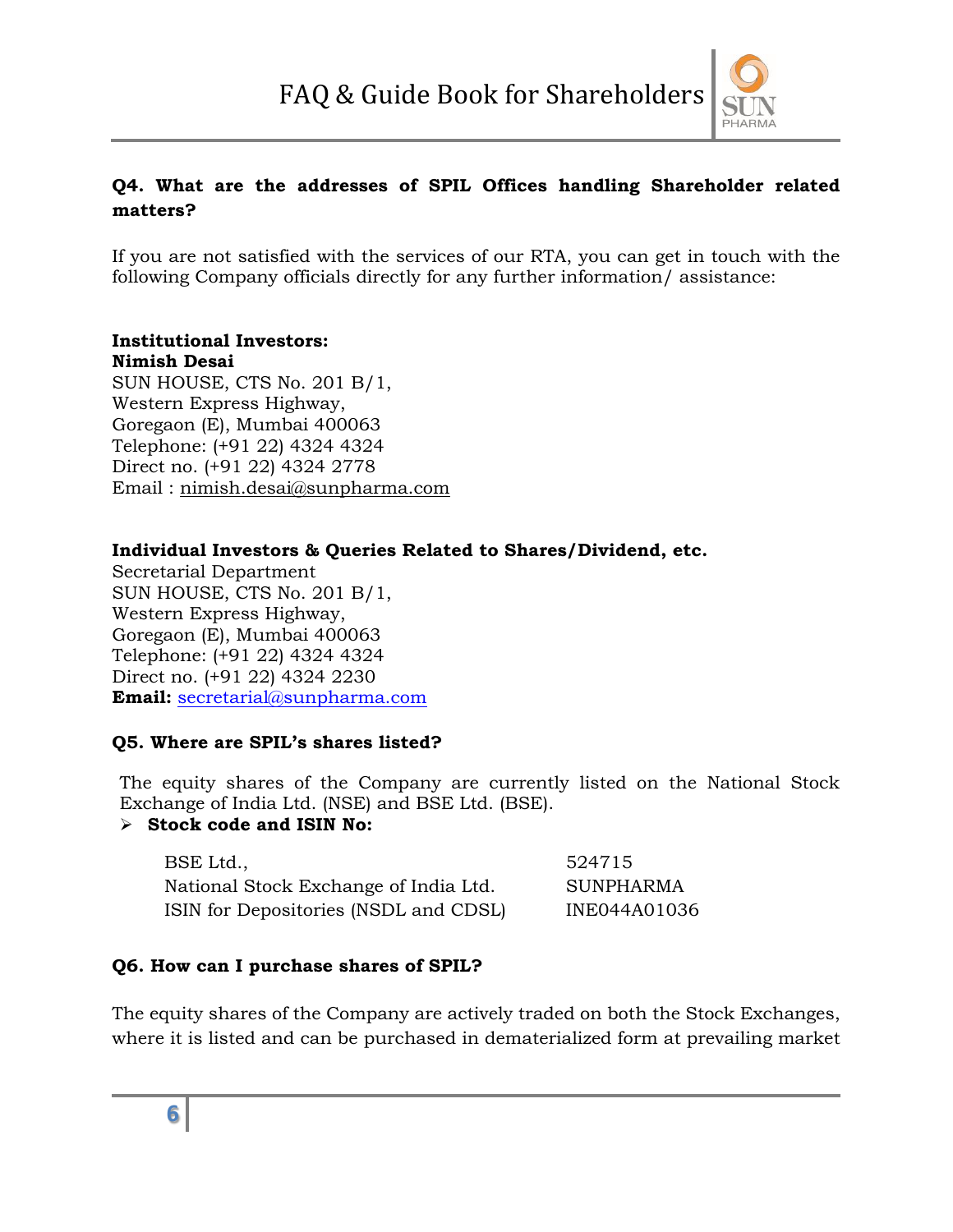

price on any of the aforesaid exchanges through your dematerialized trading account.

Shares held in physical form cannot be traded on the stock exchanges and has to be acquired/ sold through a share broker or by direct transaction between the buyer & seller. Any investor who is desirous of transferring shares (which are held in physical form) after April 01, 2019 can do so only after the shares are dematerialized. Investors can continue to demat their physical shares, transmission and transposition in physical shares even after April 01, 2019.

# **Q7. Did SPIL pay any dividend/ issue Bonus Shares in the past?**

You can access the dividend history of SPIL on http://www.sunpharma.com/investors/shareholders-information/dividend. The Company has also issued Bonus shares. The value of your dividend and shares can be calculated by accessing the link http://www.sunpharma.com/investors/shareholders-information/tools.

# **Q8. Where can I find historical prices for SPIL equity shares?**

The details of the historical prices of the shares of the Company on both the stock exchanges where it is listed are available on the website of the respective stock exchanges i.e. www.bseindia.com and www.nseindia.com.

# **Q9. How can I receive a hard copy of SPIL's complete Annual Report?**

In compliance with the applicable regulations and as a measure of green initiative, the Annual Reports of the Company are usually sent by the Company in soft form to the email address of the shareholder registered with the Company/ Depositories. In case you wish to receive the printed copy of the Annual Report in respect of ensuing years, you may send a request to the Company/RTA by letter or by mail to the email id: sunpharma@linkintime.co.in or at secretarial@sunpharma.com. Please quote your Folio No. / DPID / Client ID No. in the letter/ email.

The Annual Reports in respect of the previous financial years are available on the website of the Company and can be downloaded using the link http://www.sunpharma.com/investors/annualreports. As a measure of austerity,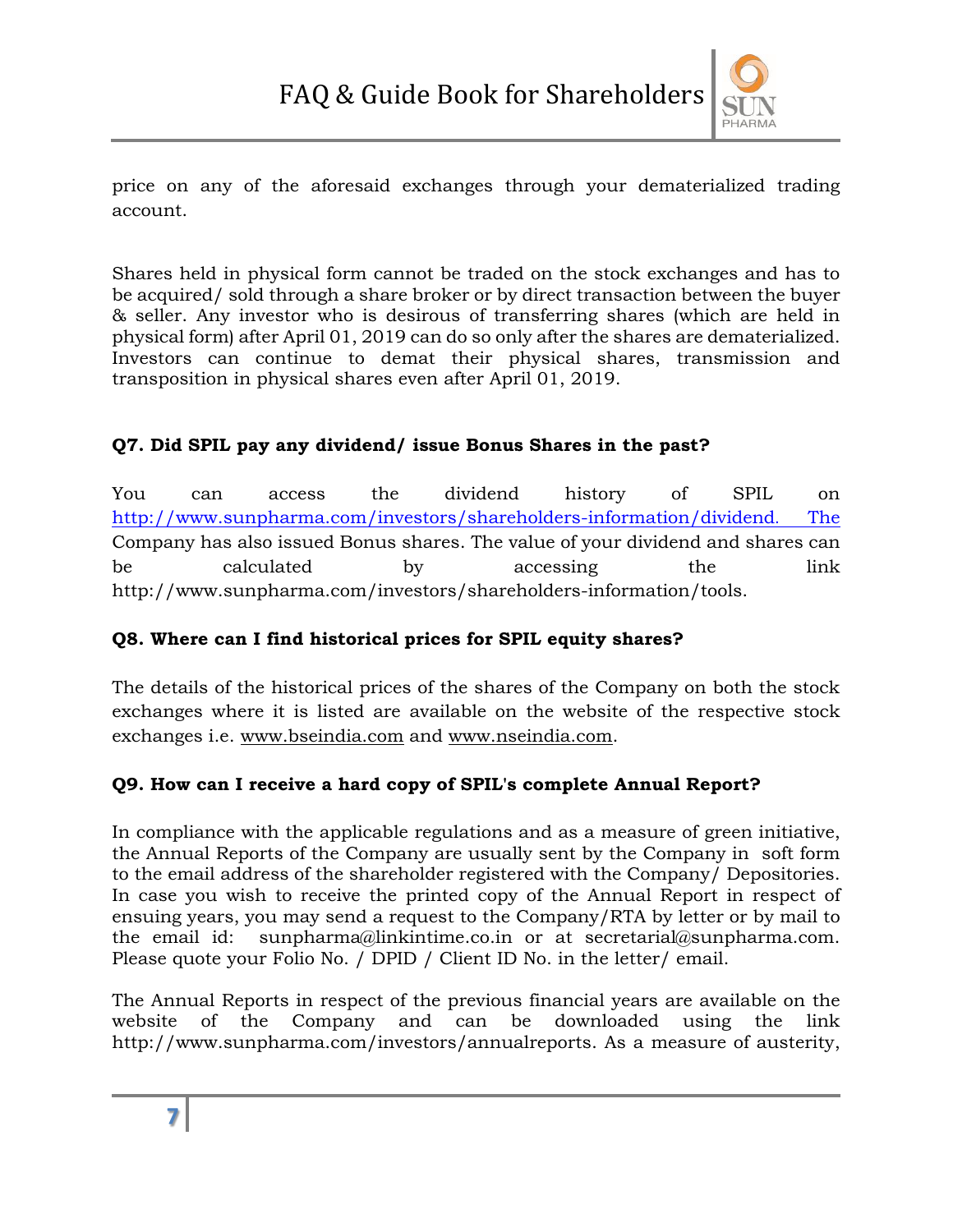

application for providing hard copy of the old Annual Report(s) is not entertained by the Company.

# **Q10. What is the relationship between SPIL & Sun Pharma Advance Research Company Ltd.?**

Consequent to its demerger from Sun Pharmaceutical Industries Limited (SPIL), SPARC ceases to be a subsidiary of SPIL and has become an independently managed, separately listed public limited Company. Both the Companies are managed by separate management team, except Mr. Dilip Shanghvi, who remains the Managing Director & Promoter of both the Companies.

# **Q11. Can individual investors listen to the earnings conference call with analysts?**

Yes. SPIL normally announces the schedule for any proposed analyst/ investor call along with the dial-in details for interested participants well in advance of the scheduled date. Such details are disclosed to the Stock Exchanges and also on the website of the Company. If you are interested, you may dial-in using the indicated numbers to listen and participate in the call.

Transcripts of the recent earnings conference calls are also made available on the website of the Company for reference in future.

# **Q12. Does SPIL issue quarterly financial reports?**

Yes. The past quarterly financial results of the Company is available on the website of the Company and can be accessed through the link http://www.sunpharma.com/investors/financials. The same is also disclosed on the websites of the stock exchanges where it is listed i.e. i.e. www.bseindia.com and www.nseindia.com. The Company also sends Quarterly financial results whose email ids are registered with the RTA of the Company

# **Q13. Who are the members of SPIL's Board of Directors?**

The list of all the members of the Board of the Company is available on the website of our Company and can be accessed through the link: http://www.sunpharma.com/about-us/board-of-directors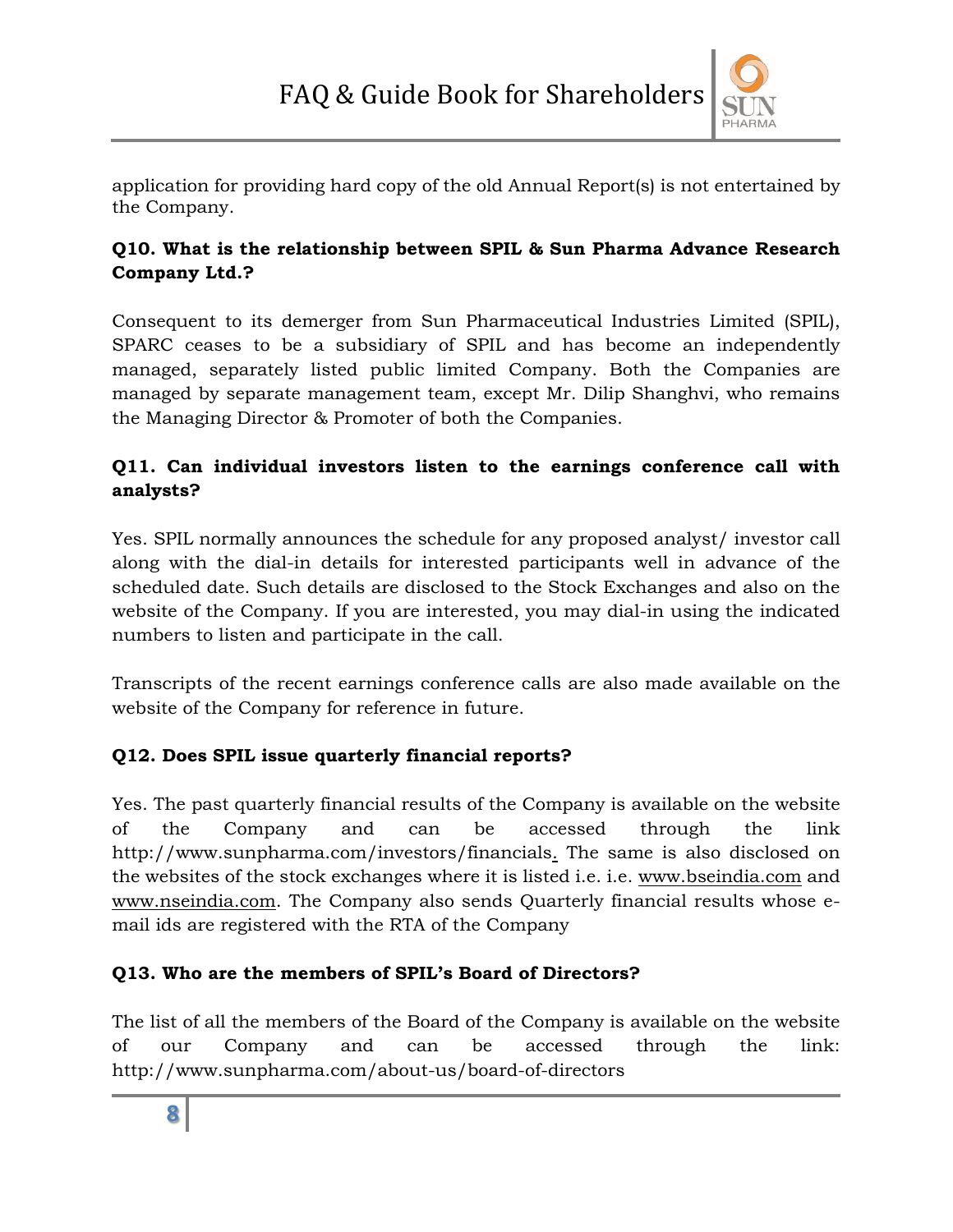

#### **II. TRANSMISSION OF SHARES**

#### **Q1. In case of joint holdings, in the event of death of one shareholder, how do the surviving shareholders get the shares in their names?**

The surviving shareholders are required to submit a request letter supported by a self-attested copy of PAN card of all surviving holders, an attested copy of the Death Certificate of the deceased shareholder and the relevant share certificates. It is advisable that the documents are accompanied by a duly executed Transmission Form (*Annexure 1A*).

The Company/RTA, on receipt of the said documents, will delete the name of deceased shareholder from its records and return the share certificates to the applicant/registered holder with the necessary endorsement.

#### **Q2. If a shareholder who held shares in his sole name dies, how can his legal heir/s (either husband/wife/son/daughter, etc.) get the shares transmitted in their names?**

SEBI vide its Circular No. CIR/MIRSD/10/2013 dated 28.10.2013 (as modified by Circular No. SEBI/HO/MIRSD3/CIR/P/2016/0000000085 dated 15.09.2015), has directed all listed companies to adhere to a standardized and simplified procedure for transmission of shares in physical mode registered in the name of sole / single shareholder. Accordingly, you may submit the documents listed below, as may be applicable to you -

1. For securities held in single name with a nominee:

i. Duly signed transmission request form by the nominee.

ii. Original or Copy of death certificate duly attested by a Notary Public or by a Gazetted Officer.

iii. Self attested copy of PAN card of the nominee. (Copy of PAN card may be substituted with ID proof in case of residents of Sikkim if supported by a valid address proof)

2. For securities held in single name without a nominee, the following **additional** documents are required:

a.) Affidavit from all the legal heirs made on appropriate non judicial stamp paper – to the effect of identification and claim of legal ownership to the securities **(***Annexure 1B*).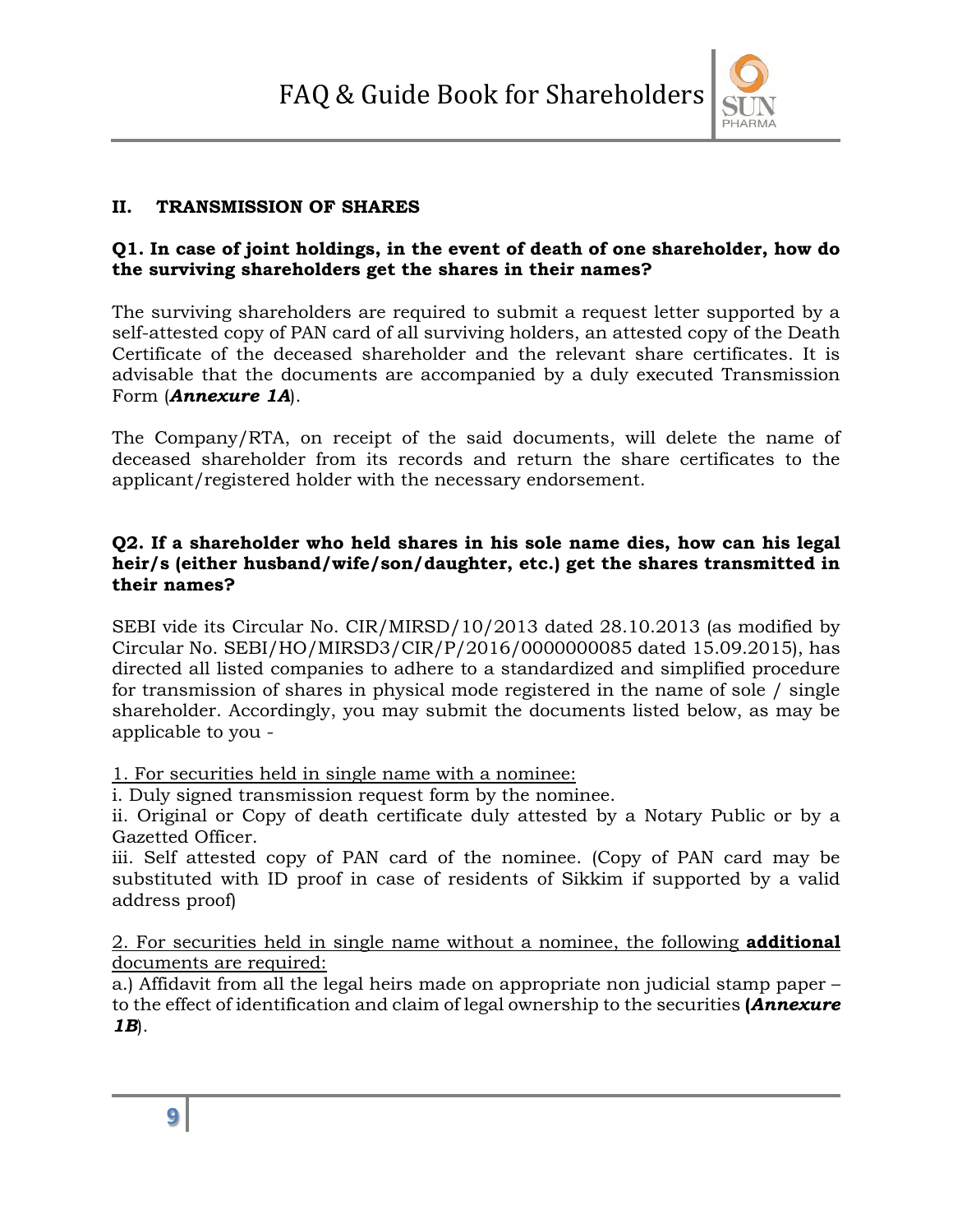

Provided that in case the legal heir(s)/claimant(s) is named in the succession certificate or probate of will or will or letter of administration, an affidavit from such legal heir/claimant(s) alone would be sufficient.

b) For value of securities **upto Rs. 2,00,000/- (Rupees Two lakh only)** as on date of application, one or more of the following documents:

i. Succession certificate or probate of will or will or letter of administration or court decree, as may be applicable in terms of Indian Succession Act, 1925.

- ii. In the absence of the documents as mentioned at (i) above,
- a. A No Objection Certificate [NOC] from all legal heir(s) executed by all the legal heirs of the deceased holder not objecting to such transmission (*Annexure 1C)* (or) copy of Family Settlement Deed duly notarized. and
- b. An Indemnity bond made on appropriate non judicial stamp paper indemnifying the RTA and the Company (*Annexure 1D*).

c) For value of securities **more than Rs. 2,00,000/- (Rupees Two lakh only)** as on the date of application:

Succession certificate or probate of will or will or letter of administration or court decree, as may be applicable in terms of Indian Succession Act, 1925.

You may get in touch with the RTA or the Company for more details.

#### **Q3. If both the Joint Holder of the share dies. How do I get the shares transmitted in my name?**

To get the shares transmitted in your name, kindly obtain a Succession Certificate/Letter of Administration of the last deceased joint holder in your favour and follow the procedure for transmission of shares explained above.

#### **Q4. The name of a joint holder was included only for convenience by the first holder. I am the only legal heir. Can you transmit the shares in my name as per the will/probate?**

As per law, the joint holder is deemed to be having indivisible ownership of the joint property and the Company cannot ascertain as to how or why the name was included.

As per the Articles of Association of the Company, the surviving joint holders are the only persons recognised as having title to the shares.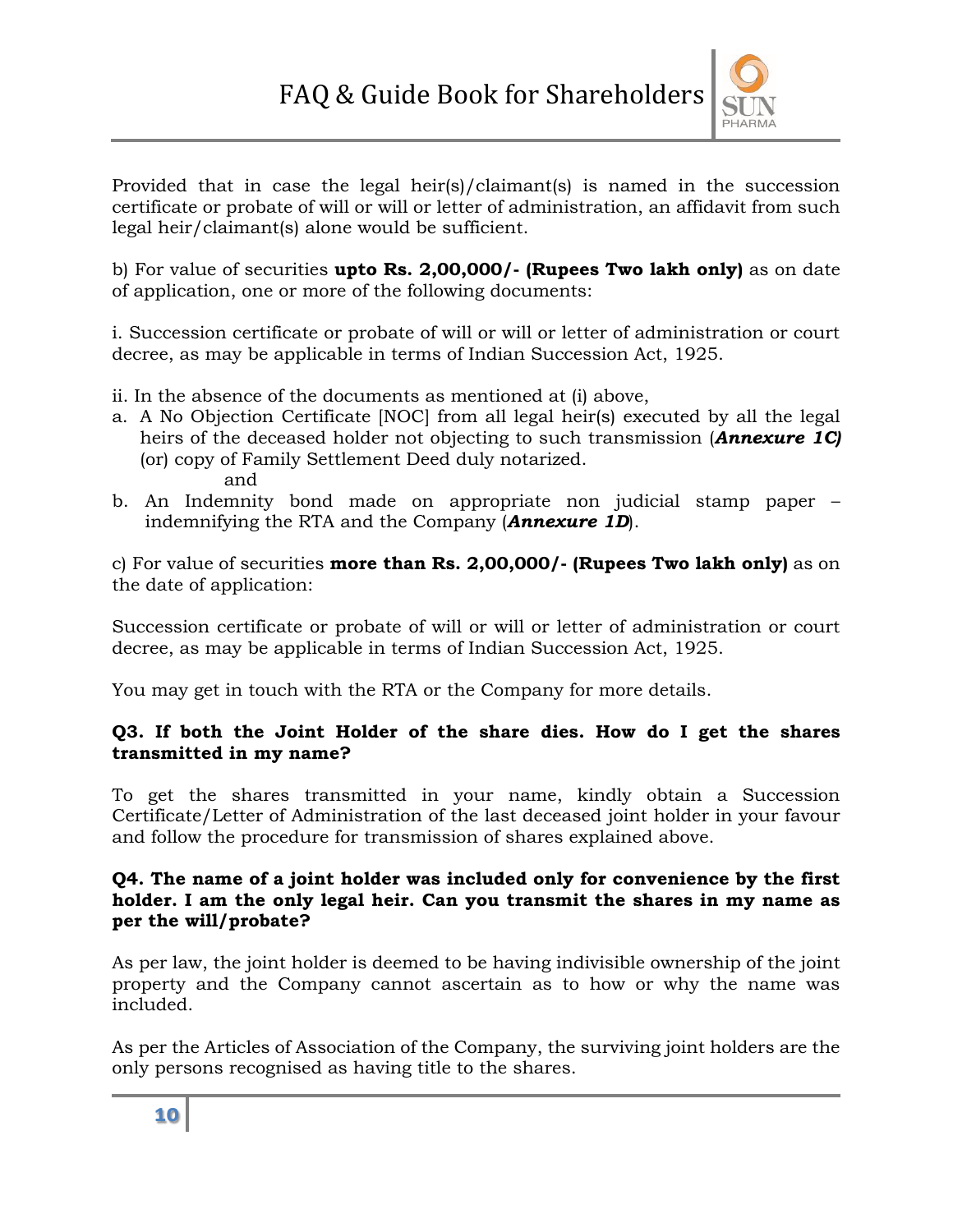

#### **Q5. If the Shareholder who held the shares in the demat mode dies, how do the surviving shareholders get the shares in their names?**

They can transmit the shares in a new demat account held in the name of the surviving shareholders.

#### **Q6. If the Shareholder who held the shares in the demat mode dies, how can his legal heir/s (either husband/wife/son/daughter, etc.) get the shares transmitted in their names?**

SEBI vide its Circular No. SEBI/HO/MIRSD/DOP/CIR/P/2019/05 dated 04.01.2019 has directed to follow the procedures for transmission of securities in dematerialized mode with that of transmission of securities in physical mode, it has been decided that transmission of securities held in dematerialized mode shall be dealt in line with Securities and Exchange Board of India (Listing Obligations and Disclosure Requirements) (Sixth Amendment) Regulations, 2018.

# **III. LOSS OF SHARE CERTIFICATES & ISSUE OF DUPLICATE**

#### **Q1. I have lost/misplaced my share certificates, what are the steps that I should take to obtain duplicate share certificates?**

Please inform our RTA immediately about the loss of share certificates. Kindly quote your folio number and, if available, details of share certificates. **Please also ensure to mention your contact details including email id's if any, to enable us to contact you for any further clarifications in this regard**. On receipt of the communication, we shall mark a caution on your folio to prevent any further transfer of shares covered by the lost share certificates.

Following are indicative formalities for getting duplicate share certificates:

The following documents will have to be submitted along with the application for issue of duplicate shares (in one lot) within **21 days** from the date of intimation of loss to the Company.

1. FIR/ Acknowledged copy of Police Complaint lodged with the local police station for the loss of the shares/ debentures. *Please note that all the details of the share/ debenture certificates such as Name of the Company, Folio No., Share Certificate numbers along with Distinctive numbers and Name of the Registered Shareholder holder should be mentioned in the complaint. It also should be*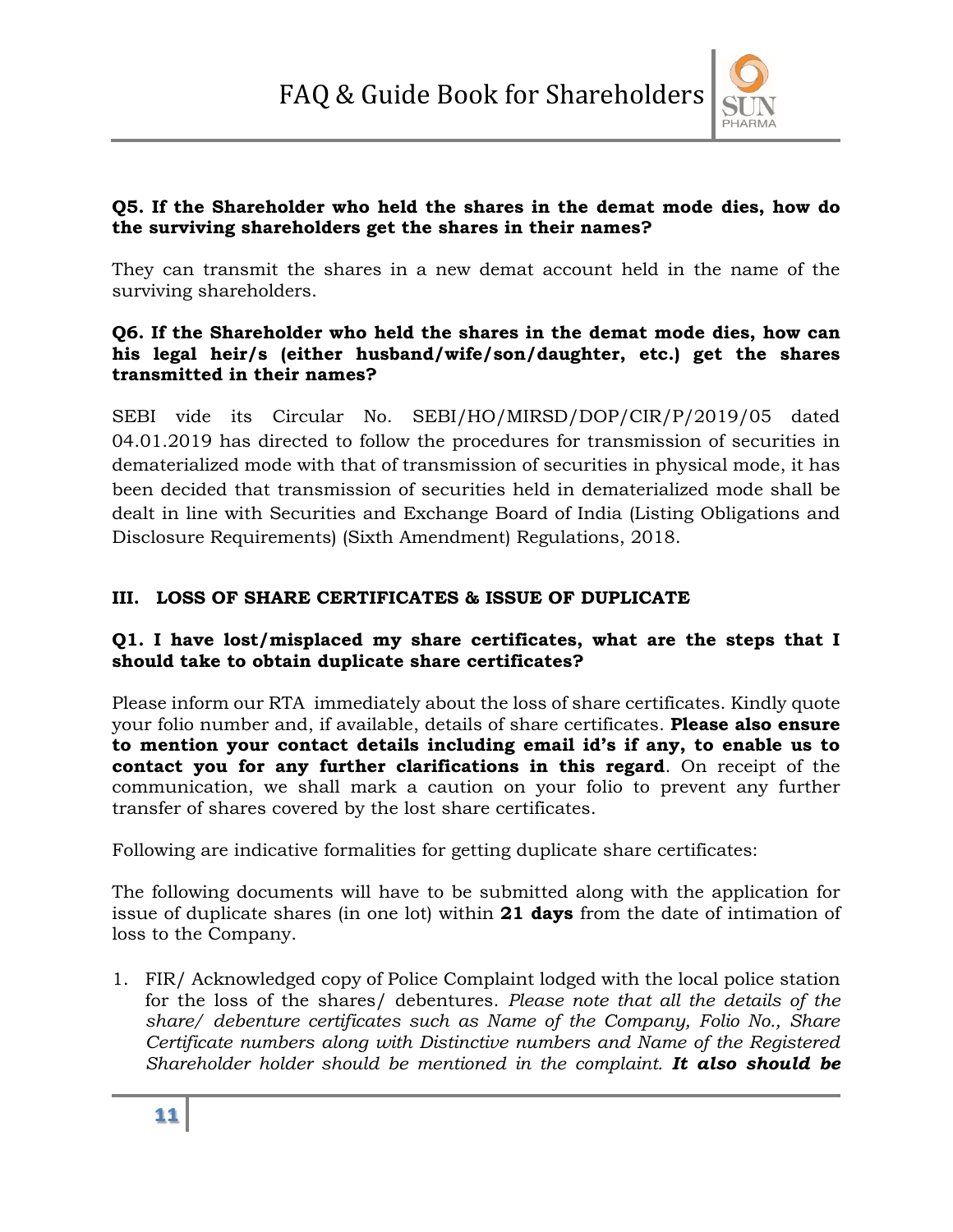

#### *mentioned whether the share certificates were annexed with any transfer deed duly signed or not.*

- 2. Indemnity Bond (as per *Annexure 2A***)** on Rs. 200/- Non-Judicial Stamp Paper, duly attested by a Special Executive Magistrate (SEM) or Special Executive Officer (SEO) or Notary Public.
- 3. Affidavit (**as per** *Annexure 2B*) on Rs. 100/- Non-Judicial Stamp Paper duly affirmed by a Special Executive Magistrate (SEM) or Special Executive Officer (SEO) or Notary Public.
- 4. Proof of Identification and Proof of Address your identification a) Proof of Identification : Copy of PAN Card

b) Proof of address: Copy of any one document mentioned below duly attested by Special Executive Officer or Notary Public or your Bank Manager:

Aadhaar card or Passport or Voter ID Card or Bank Account Statement/ Passbook or Utility bills like Telephone Bill, Electricity bill & Gas Bill *(not more than 3 months old)* 

5. Signature Attestation of the Shareholder(s), including that of Joint Shareholder(s) in Original. *This should be obtained on the Letterhead of the Bank where the shareholder(s) have an account, signed by the Manager/ Authorised Official providing his employee code/number; identifying and verifying the signature(s) along with the shareholder(s) account details.* 

On receipt of the aforesaid documents and after satisfying the adequacy of the same, the Company may issue an advertisement in the newspaper declaring the receipt of your application for issue of duplicate shares and advising any member of the public contesting their claim to lodge a formal objection within 15 days of such publication.

The cost of the aforesaid advertisement shall be borne by the shareholder(s) and the actual cost would be notified to the shareholder(s) after receipt of the documents mentioned in point 1 to point 5 above.

If no objections are received by the Company within 15 days after the issue of the aforesaid advertisement, the Company would proceed to issue the Duplicate Share Certificate as per your application.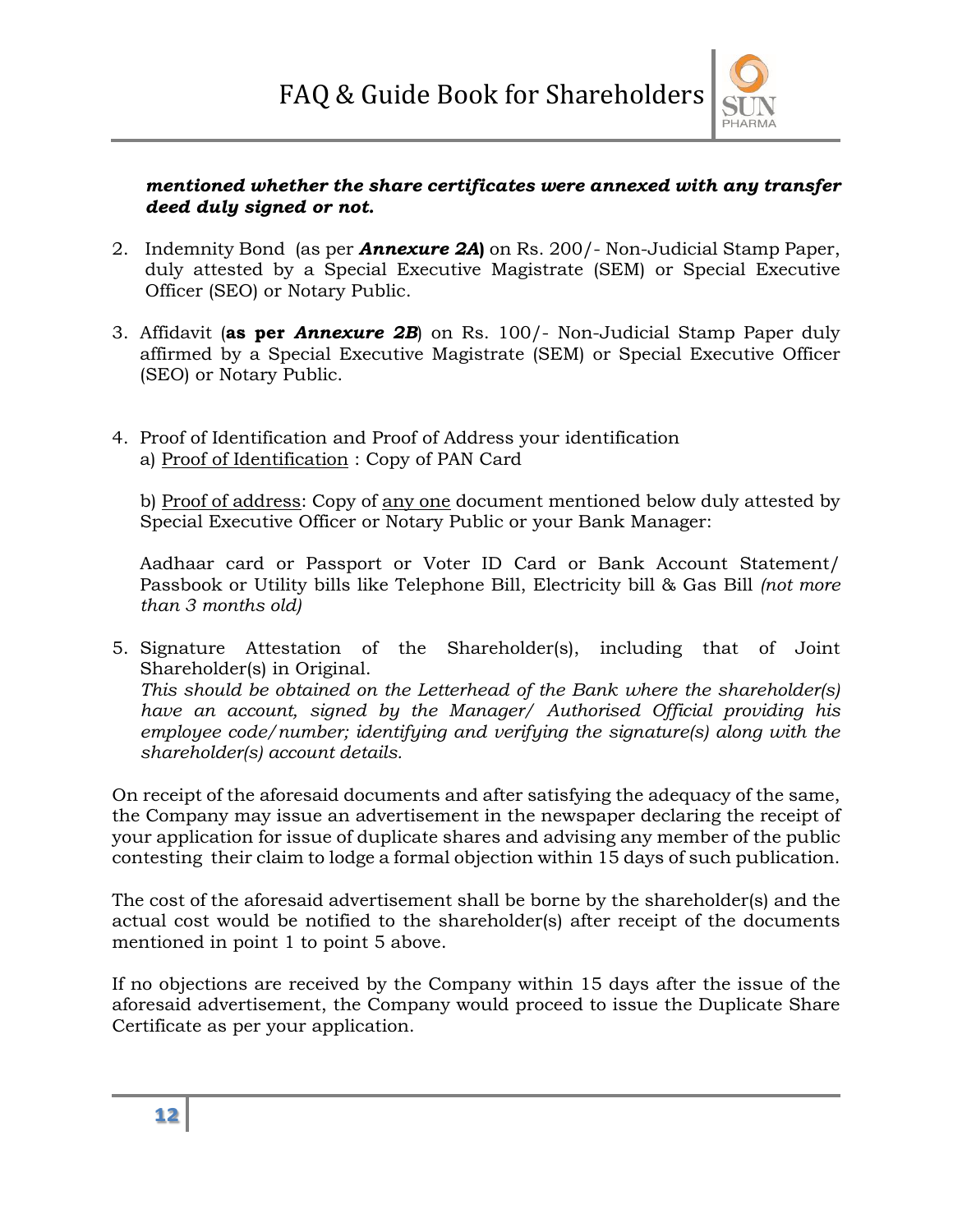

*Please Note: If the above documents do not reach the Company/ RTA within stipulated time, we would be unable to hold the notified shares under "Stop Transfer/ Caution List". Consequently, neither the Company nor the RTA shall be responsible for transfer of such shares, if any, thereafter.*

#### **Q2. I have lost my share certificate with transfer deeds duly executed by me. How should I proceed to obtain duplicate share certificates?**

Please note that except in case of transmission or transposition of securities, requests for effecting transfer of securities shall not be processed in physical mode on or after April 1, 2019 in view of guideline issued by SEBI.

#### **Q3. What action should I take if I retrieve the original share certificate, which I had reported to the Company to be lost?**

Please surrender the original share certificate to the RTA immediately if duplicate share certificates have been issued. However, if the original share certificates are found before you comply with the procedure for obtaining duplicate share certificates, please inform the RTA immediately so that we can remove your folio from the "stop Transfer/ Caution list".

# **Q4. My share certificate is torn or damaged, how can I replace the same?**

Please contact our RTA with a request letter for the replacement of the Certificate along with the damaged Original share certificate and a self-attested copy of your PAN Card along with the self-attested copy of PAN Card of the joint shareholder(s). RTA will inform you if any further formality is required to be complied for the same.

#### **IV. TRANSPOSITION OF SHARES**

#### **Q1. I wish to change the order of names of the shareholders (i.e. transposition). What should I do?**

The Share certificates along with a request letter duly signed by all the joint holders may be sent to the Company's RTA. Transposition can be done only for the entire holdings under a folio and therefore, requests for transposition of part holding cannot be accepted by the Company / RTA. For shares held in demat form, investors are advised to approach their concerned DP for transposition of the shares.

Please note that submission of a copy of PAN card is mandatory for transposition of shares also in terms of SEBI's Circular no. SEBI/MRD/DoP/SE/RTA/Cir-03/2010 dated January 07, 2010.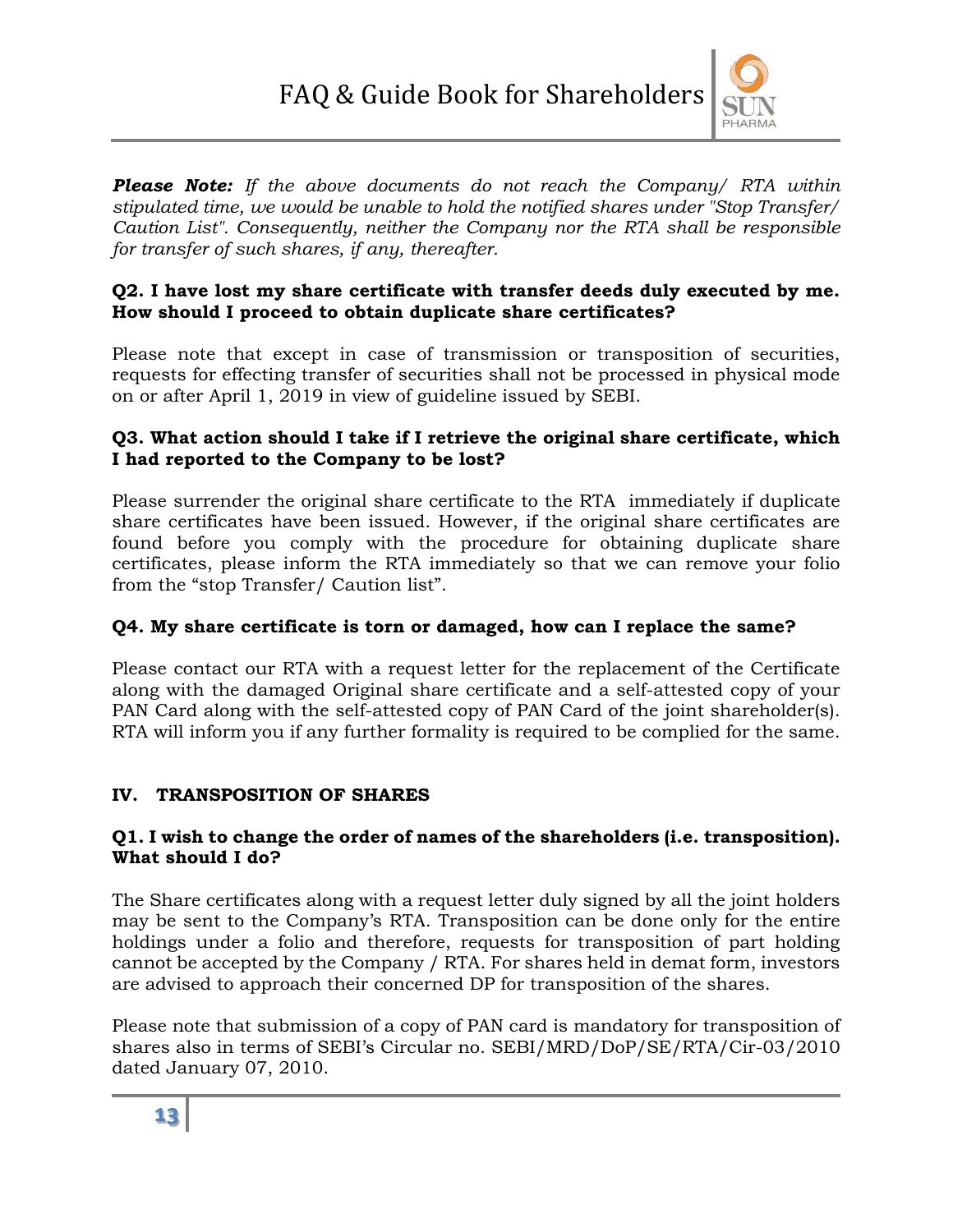

#### **V. NOMINATION IN RESPECT OF SHAREHOLDING**

#### **Q1. How do I make a nomination with regard to my shareholding?**

To make a nomination, please submit a duly filled in and signed nomination form in the prescribed Form SH-13 (*Annexure 3A*). If you hold shares along with other holders, then all holders are required to sign the nomination form.

Nomination in respect of shares held in physical form can be sent to the Company. After the Company receives the form and finds it in order, a registration number will be allotted to the nomination.

In case of dematerialised shares, your nomination has to be recorded with your Depository Participant. Option for multiple nominations for each folio is also available.

#### **Q2. Do I have to send my share certificates along with the nomination form?**

No.

#### **Q3. My shares are held in joint names. Are the joint holders nominees to the shares?**

Joint holders are not nominees. They are joint owners of the relevant shares. In the event of death of any one of the joint holders, the surviving joint holder/s of the shares is/are the only person/persons recognized by the Company as the holders of the shares.

#### **Q4. Can a nomination once made be revoked/changed?**

A nomination once made can be revoked by submitting a cancellation or change of nomination form in prescribed Form SH-14 (*Annexure 3B*). If the nomination is made by joint holders, and one of the joint-holders dies, the surviving joint holder/s can revoke/ change the existing nomination by filing the aforesaid form.

#### **Q5. What is the legal position of the nominee in case of death of the shareholders?**

In case of shares held by sole holder, upon the death of the shareholder, the nominee, to the exclusion of any other legal heir/beneficiary, is the only person in whom the shares vest. In other words, in case of a valid nomination, the Company will not entertain any claim from legal heirs or beneficiaries and the shares will be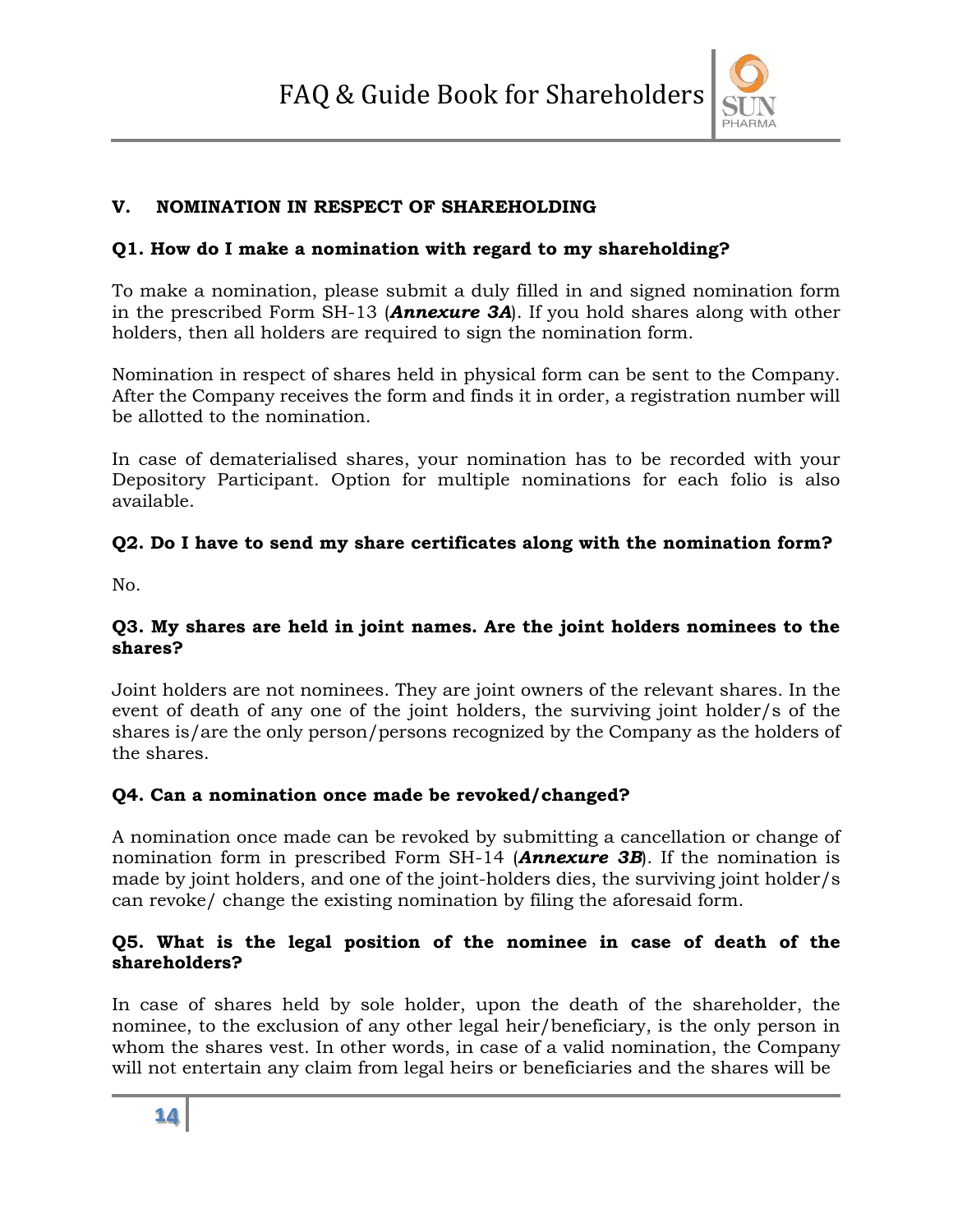

transmitted only in favour of the Nominee.

\*In 2016, the Bombay High Court laid to rest the position of a nominee versus legal heir in relation to the shares of an Indian company. The Court held that a nomination does not in fact, override the laws of succession in India. A nomination is made with a view to ensure that the estate of the deceased can take appropriate steps towards succeeding to such estate. Thus nominee of shares of an Indian company is not the legal owner of the shares and therefore, the legal heirs of the deceased shareholder would have rightful claim over such shares.

In case the nomination is made by joint holders, it will come into play only upon the death of all the joint holders. Therefore, if one of the joint shareholders dies, the shares will devolve on the surviving shareholders to the exclusion of the nominee. In this case, the surviving shareholders may make a fresh nomination if they so desire.

#### **Q6. What is the procedure for the nominee to get the shares in his name?**

Upon the death of a shareholder, the nominee is entitled to have the shares transmitted in his favour. He/she is required to submit a notice in writing to this effect along with the original share certificate and an attested copy of the death certificate of the deceased shareholders.

If a nominee opts for registration of shares in his/her name, he/she has to submit a Transmission Form along with a copy of the pan card and proof of address, e.g. copy of passport, driving license, voter's identity card or such other proof, to the satisfaction of the Company.

Upon scrutiny of the documents submitted by the nominee, shares will be transmitted in his/her favour and share certificates will be returned to him/her duly endorsed.

\*In 2016, the Bombay High Court laid to rest the position of a nominee versus legal heir in relation to the shares of an Indian company. The Court held that a nomination does not in fact, override the laws of succession in India. A nomination is made with a view to ensure that the estate of the deceased can take appropriate steps towards succeeding to such estate. Thus nominee of shares of an Indian company is not the legal owner of the shares and therefore, the legal heirs of the deceased shareholder would have rightful claim over such shares.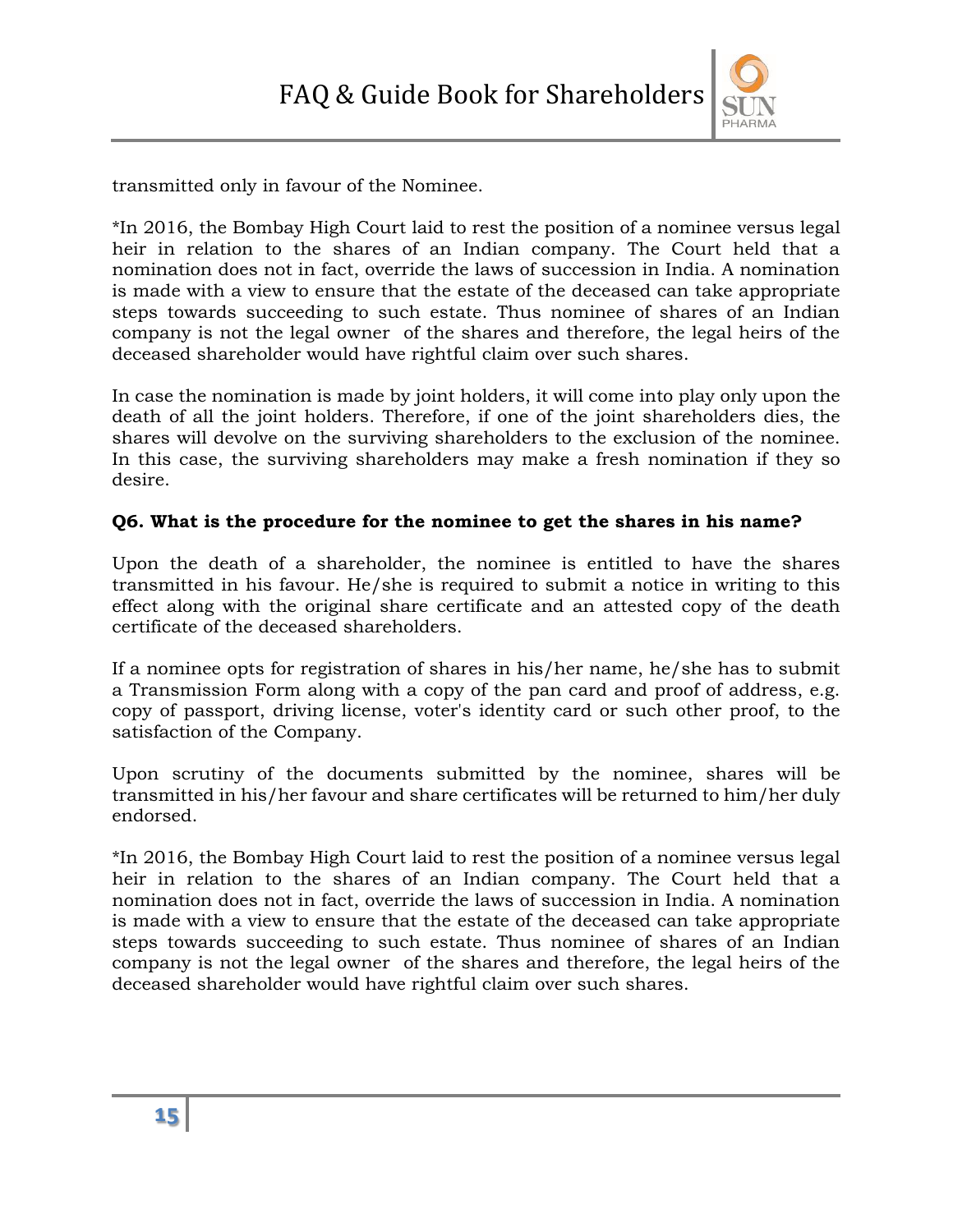

#### **Q7. I have shares in demat form. Can I send the nomination form to the Company for making a nomination with respect to my shareholding?**

For making a nomination with respect to dematerialised shares, you will have to approach your DP.

#### **VI. CHANGE OF NAME/ADDRESS/BANK DETAILS**

#### **Q1. If there is a change in my name (due to marriage etc.), address or Bank details what is the procedure to get it recorded with the Company?**

Kindly send a request letter quoting the folio number as per *Annexure 4* signed by all the shareholders providing the new name/ address / bank details along with relevant supporting document to our RTA for updating the same in our record.

#### **Q2. Can there be multiple addresses for a single folio?**

No. There can be only one registered address for one folio.

#### **Q3. If the shares are dematerialised, what is the procedure for change of address?**

Since your Depository Participant (DP) maintains the records of your dematerialised shares, you have to approach your DP to effect any change in your address.

#### **VII. REGISTRATION OF CHANGE IN SIGNATURE**

#### **Q1. My Signature changed over a period of time and my current signature is different from the one registered with the Company. How can I update my new signature with the Company?**

You may submit an application for updating your signature in the records of the Company, by submitting a 'confirmation of your signature' issued by an authorized employee of a Scheduled Bank with their official Rubber Stamp, giving the full address of the Bank and the Employee Code number of the official signing the form as per *Annexure 5A* along with an Affidavit as per *Annexure 5B* and a self attested copy of your PAN card.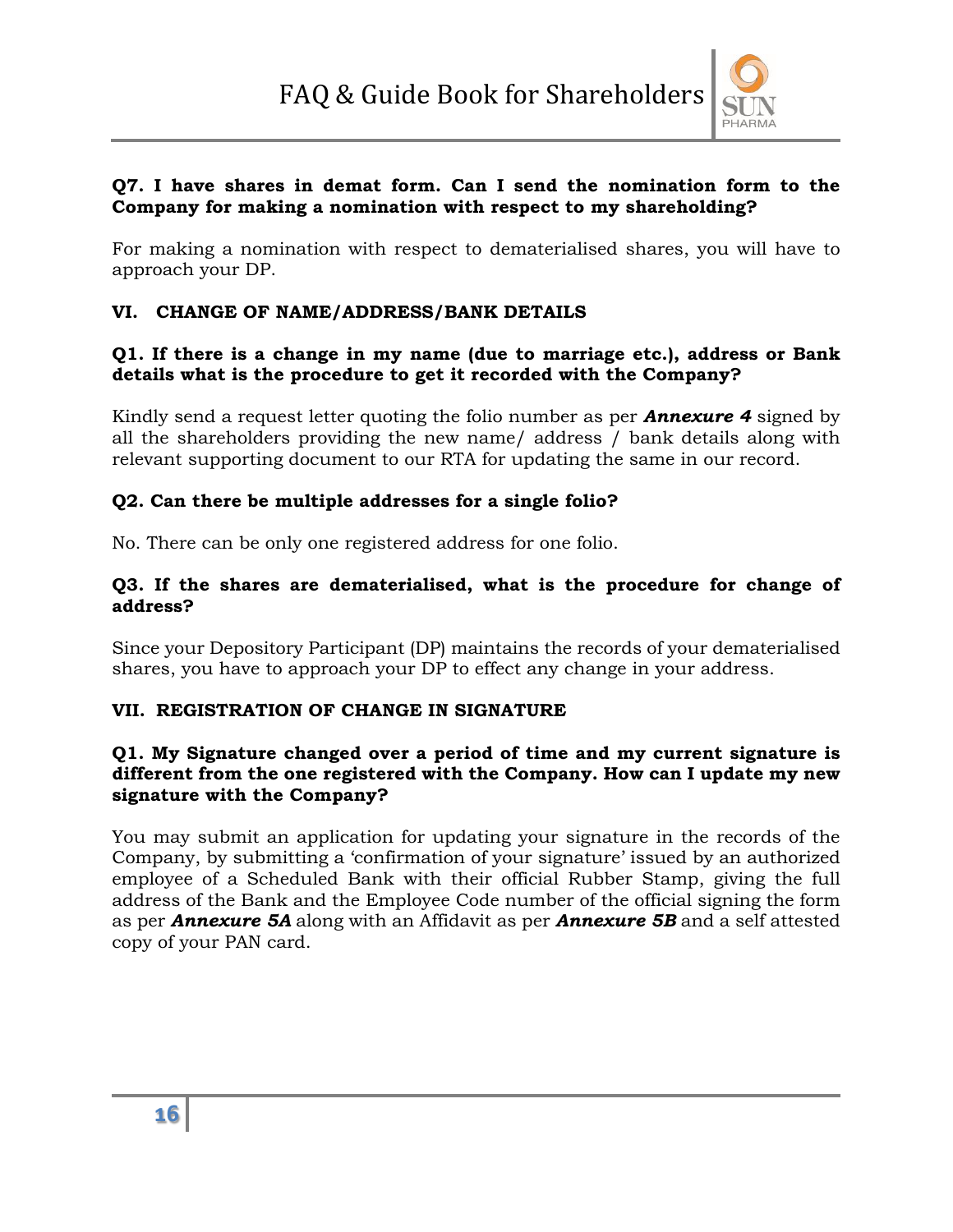

#### **VIII. DEMATERIALISATION OF SHARES**

#### **Q1. What is Dematerialisation and what are its benefits?**

Dematerialisation (or Demat) signifies the conversion of a share certificate from its present physical form to electronic form for the same number of holdings.

It is a direct application of scope provided by the tremendous progress made in the area of Information Technology, whereby voluminous and cumbersome paper work involved in the scrip based system is eliminated. It offers scope for paperless trading through state of the art technology, whereby share transactions and transfers are processed electronically without involving any share certificate or transfer deed after the share certificates have been converted from physical to electronic form.

Demat attempts to avoid the time consuming and complex process of getting shares transferred in the name of buyers and also aims to eliminate inherent problems of bad deliveries, delay in processing, fraudulent interception in postal transit, etc.

Some of the key benefits of Dematerialisation includes:

- i. A safe, convenient way to hold securities; especially if you are holding shares of many companies
- ii. Immediate transfer of securities;
- iii. No stamp duty on transfer of securities;
- iv. Elimination of risks associated with physical certificates such as bad delivery, fake securities, Delays in transit, thefts etc.
- v. Ease in pledging the shares
- vi. Reduction in paperwork involved in transfer of securities;
- vii. Reduction in transaction cost;
- viii. No odd lot problem, even one share can be sold;
- ix. Change in address recorded with DP gets registered with all companies in one go in which the investor holds securities electronically thereby eliminating the need to correspond with each of them separately;
- x. Easy Nomination facility;
- xi. Faster disbursement of non cash corporate benefits like rights, bonus, etc.
- xii. Faster settlement cycle.

A shareholder holding shares in dematerialized form will have the same rights as a shareholder of the Company viz. right to receive dividend, bonus shares, subscribe to rights shares, attend general meetings, receive communications etc.

Dematerialisation of shares is optional and an investor can still hold shares in the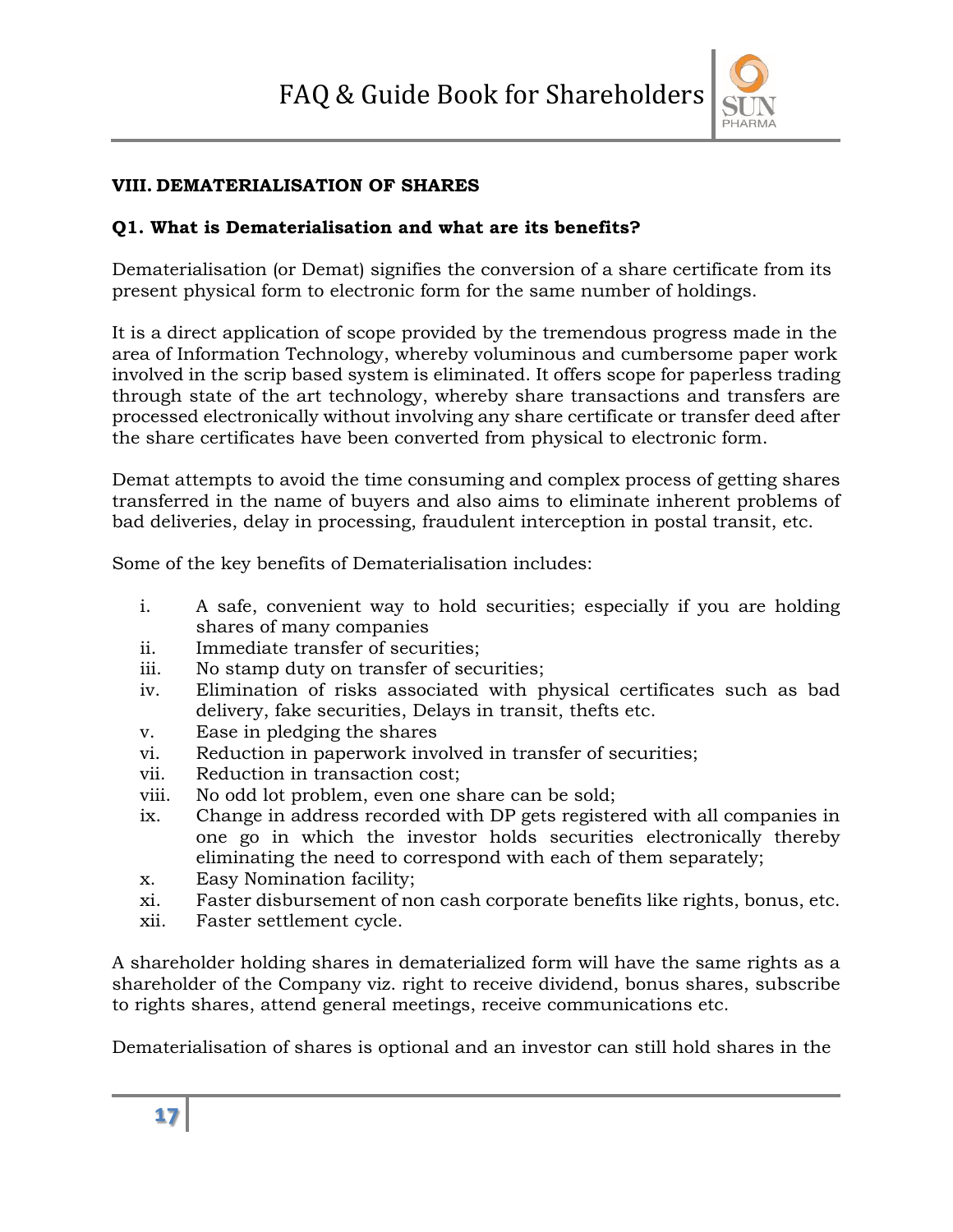

physical form. **However, a shareholder has to demat the shares if he/she wishes to sell the same through the Stock Exchanges**. Similarly, if an investor purchases shares through the Stock Exchanges, he/she will get delivery of the shares only in demat form.

**Please note that except in case of transmission or transposition of securities, requests for effecting transfer of securities shall not be processed in physical mode on or after April 1, 2019 in view of guideline issued by SEBI.**

#### **Q2. How do I dematerialise my shares?**

First, you have to open an account with a Depository Participant (DP) and obtain a unique Client ID number. Thereafter, kindly fill up a Dematerialisation Request Form (DRF) provided by the DP and surrender the physical shares intended to be dematted to the DP.

Upon receipt of the shares and the DRF, the DP will send electronic requests through the Depository to the Company/Registrar ;for confirmation of demat. Each request will bear a unique transaction number.

Simultaneously, the DP will surrender the DRF and the shares to the Company with a covering letter requesting the Company/Registrar to confirm the demat.

After verifying the documents received from the DP, the Company/Registrar will confirm the demat to the Depository.

This confirmation will be passed on from the Depository to the DP, which holds your account. After receiving this confirmation from the Depository, the DP will credit the account with the dematerialized shares.

The DP will then hold the shares in the dematerialized form on your behalf and you become the beneficial owner of these dematerialized shares.

#### **Q3. Once my shares are dematerialised, can I ever get them converted into physical shares?**

If you hold shares in the electronic form, you have the option of converting your holding to the physical form by submitting a Rematerialisation Request Form (RRF) through your DP. The procedure is similar to that of Dematerialisation. Upon receiving such a request from your DP, the Company will issue physical share certificates for the number of rematerialised shares.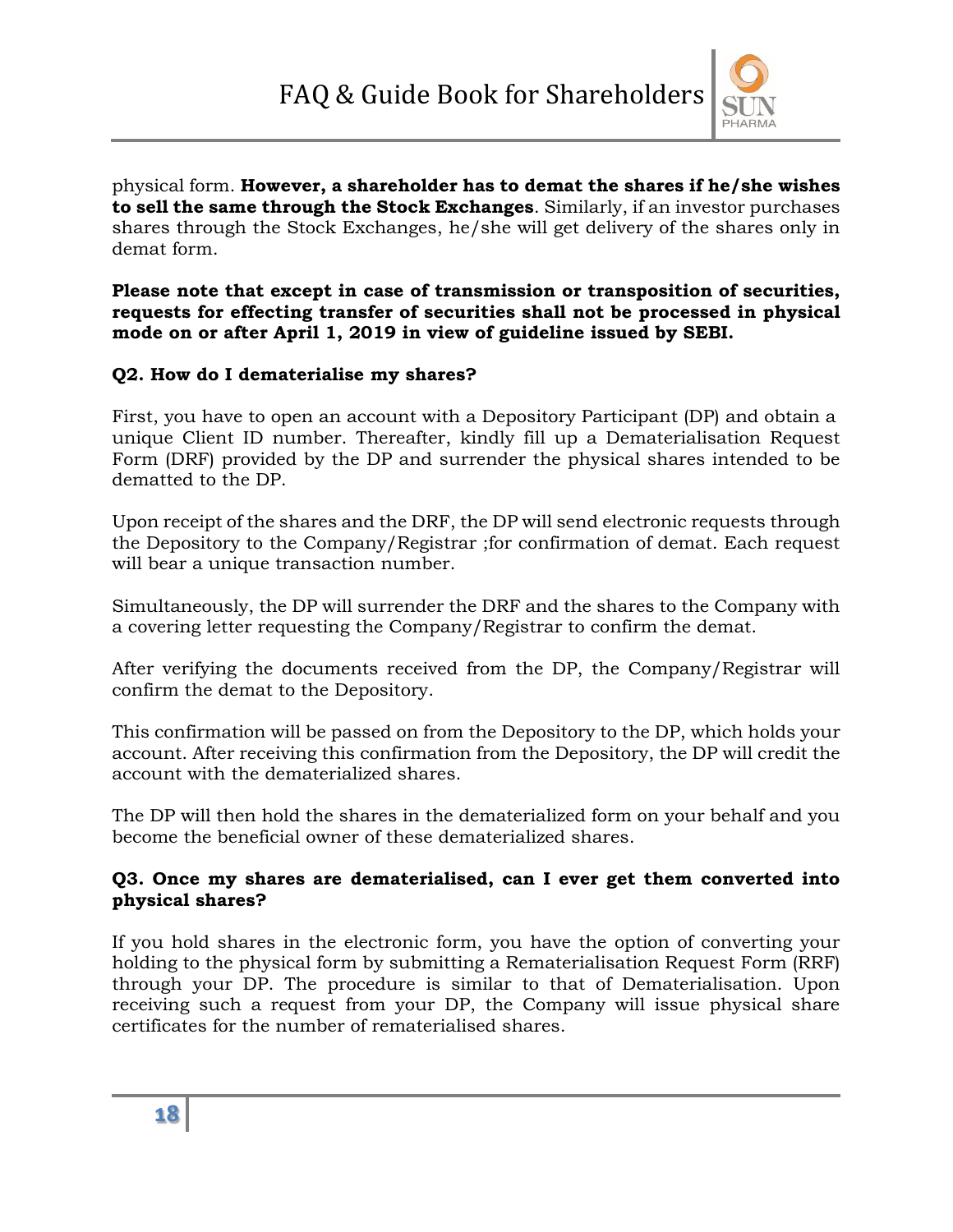

#### **Please note that except in case of transmission or transposition of securities, requests for effecting transfer of securities shall not be processed in physical mode on or after April 1, 2019 in view of guideline issued by SEBI.**

#### **Q4. What are the charges to be paid to demat one's physical shares? Will it be paid by the Company or do I have to pay for it?**

The charges for dematerialization will have to be borne by the respective shareholder. The charges differ from DP to DP and therefore you will have to contact your DP for details regarding the same.

#### **Q5. I have purchased some shares in paper form. Can I directly give the share certificates to my Depository Participant for dematerialising them in my favour?**

Shares should be registered in your favour before they can be dematerialised. Please follow the procedure explained in Point I above on transfer of shares.

#### **Q6. Is it a fact that SPIL shares are traded compulsorily in Demat Form? Do I have the option of holding them in physical form?**

Yes. It has now become mandatory to trade shares of the Company on any of the Stock Exchanges in demat form only. However, you can exercise the option of holding the shares in physical form.

#### **Q7. How do I get my dividends on dematerialised shares? Will I get the Annual Report after I demat my shares? Will I be able to attend the AGM?**

On the Record date, the Depository Participants will provide a list of demat account holders indicating the number of shares held in electronic form (known as Benpos – Beneficiary Position). On the basis of Benpos, the Company will make dividend payments, if declared, in favour of the demat account holders.

The rights of the shareholders holding shares in demat form are at par with holders of shares in physical form. Hence, you will be eligible to procure the Annual Report and can rightfully attend the AGM as a shareholder.

It is advisable to register your NECS mandate with your Depository Participant to enable us to credit all your dividends electronically.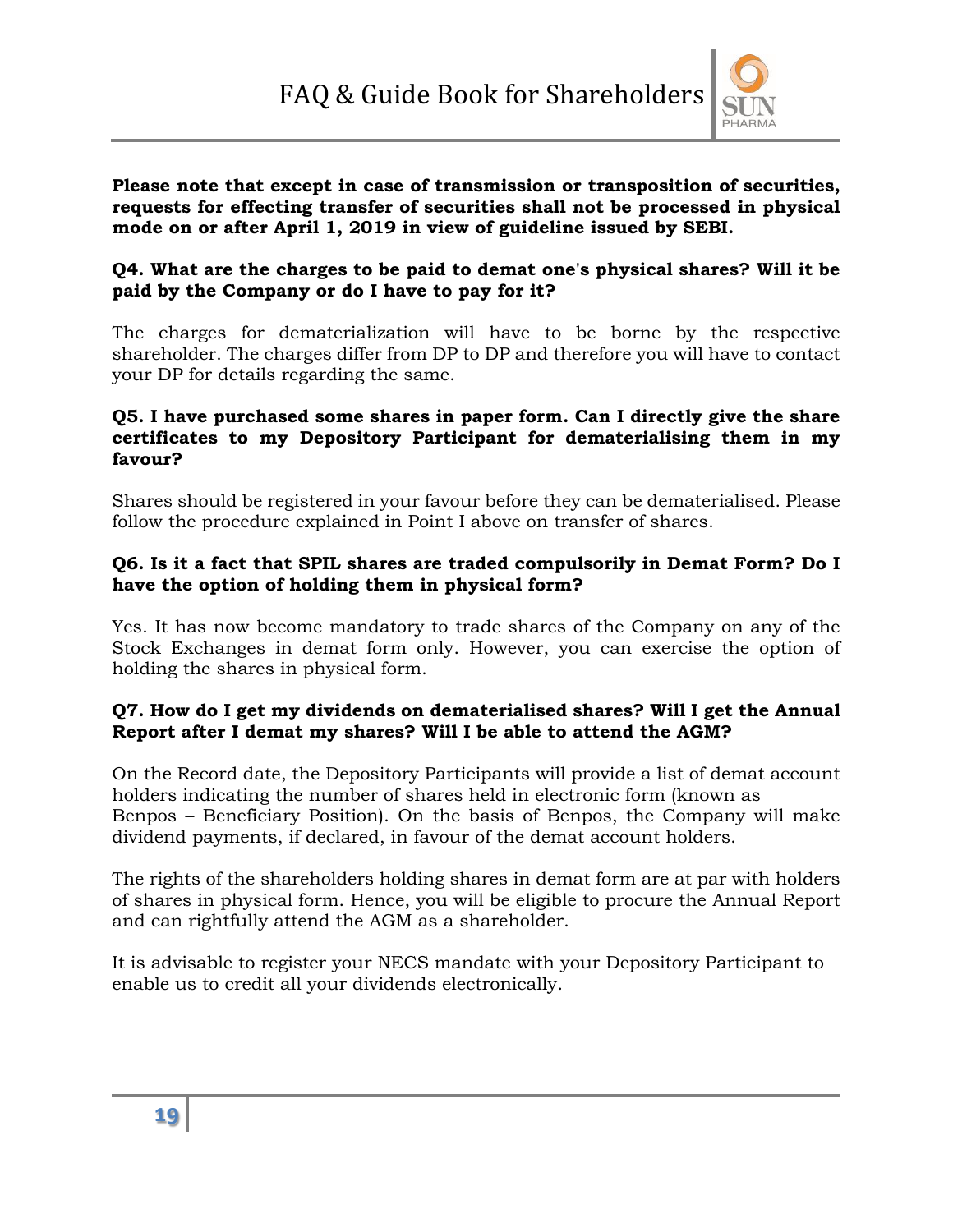

#### **Q8. What are the chances of any fraud/disputes in using a demat account? Whom should I approach in such cases?**

Common risk factors applicable to trading in physical shares like mismatch in signatures, loss in postal transit, etc., are absent since dematerialised shares are traded in scripless mode

However, in the unlikely event of any dispute, your Depository Participant would have to be approached for resolution of the same.

#### **Q9. Can I pledge my shares in demat form to avail any funding/loan arrangement with my bankers?**

Yes.

#### **Q10. Why can't the Company take request for change of details recorded in the demat account?**

As per the Depository Regulations, the Company is obliged to take on record the details of demat shareholders furnished by the concerned Depository Participant. The Company cannot make any change in such records received from the Depository.

#### **IX. GREEN INITIATIVE**

#### **Q1. What is Green Initiative? Why should I register for the same?**

Green Initiative is an effort of the Government of India which aims at reducing paper consumption thereby contributing to a greener environment. Towards this end, the Company issues Annual Reports and other documents to the shareholders, whose email id's are registered with the Company/ Depositories in electronic mode.

In view of the above, you are requested to register your email id with the Company (if you are holding shares in physical mode) or the Depository (if you are holding your shares in dematerialized mode) submitting the Go Green Form online at http://www.sunpharma.in/gogreen.jsp or by writing a simple letter to this effect. By registering for Green Initiative, every shareholder will get an opportunity to contribute to this noble cause for the benefit of our future generations.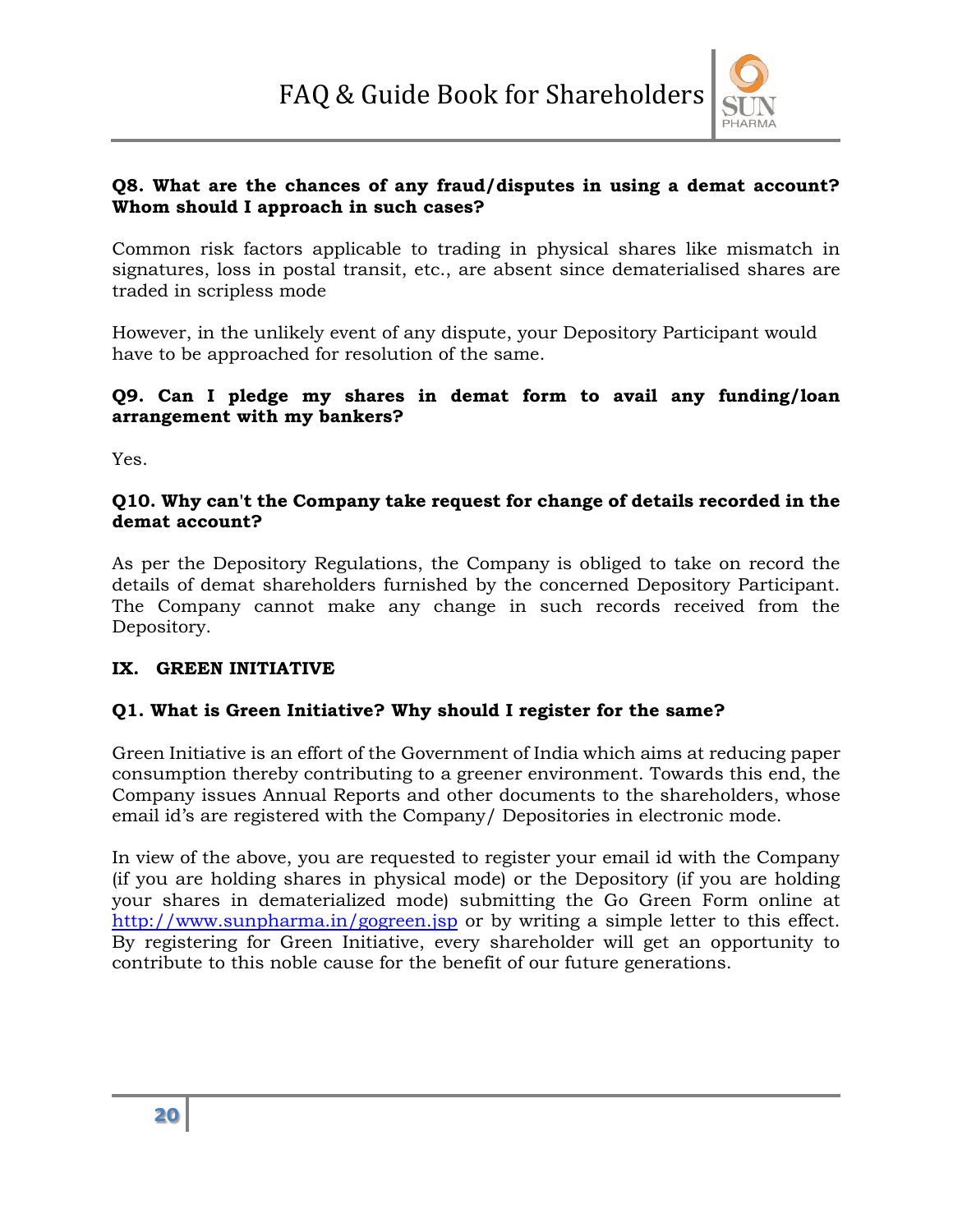

#### **Q2. I want to update my e-mail address for receipt of e-communication. What should I do?**

You are requested to follow the same procedure as that required for new ecommunication registration explained above.

#### **X. SHARES LYING IN UNCLAIMED SUSPENSE ACCOUNT**

#### **Q1. My Shares have been transferred by the Company to the Unclaimed Suspense Demat Account. What should I do?**

In accordance with the provisions contained in the schedule VI read with regulation 39(4) of the SEBI(Listing Obligation and Disclosure Requirements) Regulations, 2015 , the Company had sent three reminders at the registered addresses of the shareholders whose shares were lying "Undelivered/Unclaimed" with the Company, requesting for the correct particulars to dispatch such share certificates. In respect of those shares in respect of which, no response was received, the shares have been transferred by the Company to an "Unclaimed Share Suspense Account", and the shares are being maintained by the Company in the dematerialised form in compliance with the aforesaid regulation.

As and when any shareholder approaches at a later date, the Company delivers the shares to him/her from the said account, after proper verification/identification.

In case any of the share certificates owned by you have been transferred by the Company as aforesaid, you may write to the Company mentioning your folio no./ share certificate no. along with a copy of your PAN card for delivery of the aforesaid shares either in physical or dematerialized form.

# **XI. INVESTOR EDUCATION AND PROTECTION FUND**

#### **Q1. Whether the underlying shares of unpaid or unclaimed dividends are required to be transferred to IEPF when the amount of unpaid or unclaimed dividend is being transferred?**

With the enforcement of the corresponding section, *i.e.* 124 (6) under the Act, 2013, every Company is mandatorily required to transfer the underlying shares for which the dividend has remained unpaid or unclaimed for a consecutive period of seven years.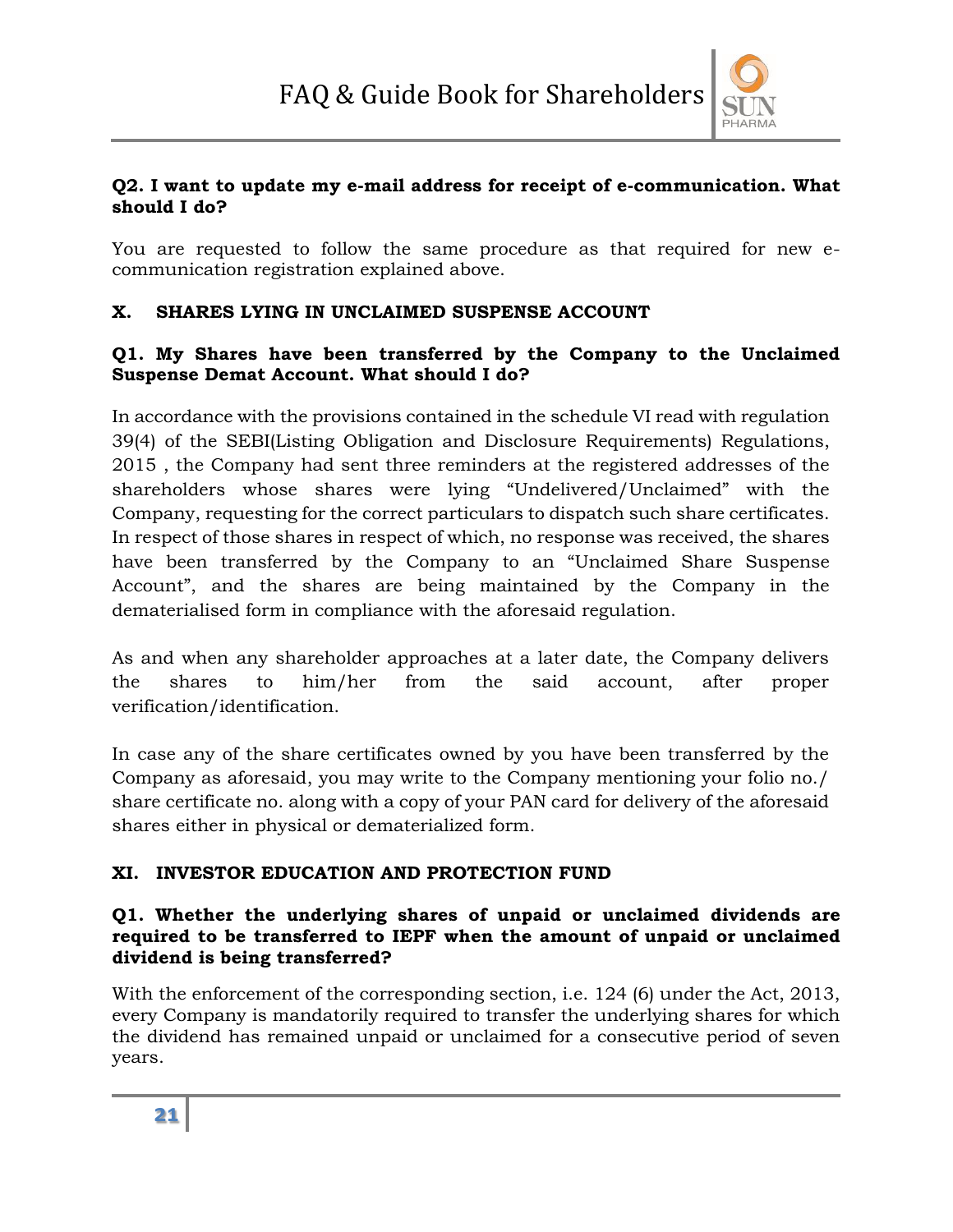

Here it is pertinent to note that the foremost condition for transfer of shares is that the dividend on such shares shall be unpaid or unclaimed for a *seven consecutive years*.

Accordingly, as per section 124 (6) of the Act, 2013 the underlying shares of unpaid or unclaimed dividend are also required to be transferred to IEPF apart from the amount of unpaid or unclaimed dividend.

#### **Q2. What amounts are required to be credited to the Fund?**

1. the amount in the Unpaid Dividend Account of companies transferred to the Fund under sub-section (5) of section 124;

- 2. the application money received by companies for allotment of any securities and due for refund;
- 3. matured deposits with companies other than banking companies;
- 4. matured debentures with companies;
- 5. interest accrued on the amounts referred to in clauses (2) to (4);
- 6. the amount given by the Central Government by way of grants after due appropriation made by Parliament by law in this behalf for being utilised for the purposes of the Fund;
- 7. Donations given to the Fund by the Central Government, State Governments, companies or any other institution for the purposes of the Fund;
- 8. the interest or other income received out of investments made from the Fund;
- 9. the amount received under sub-section (4) of section 38 ( disgorgement of securities);
- 10. sale proceeds of fractional shares arising out of issuance of bonus shares, merger and amalgamation for seven or more years;
- 11. redemption amount of preference shares remaining unpaid or unclaimed for seven or more years;

Further, by way of the IEPF Rules, the following are to be credited:

- 1. all the shares in accordance with section 124 (6) of the Act, 2013;
- 2. resultant benefit arising out of shares held by IEPF Authority
- 3. all grants, fees and charges received by the IEPF Authority under these rules;
- 4. all sums received by the IEPF Authority from such other sources as may be decided upon by the Central Government;
- 5. all income earned by the IEPF Authority in any year;
- 6. amount payable as mentioned in sub-section (3) of section 108 of the Banking Companies (Acquisition and Transfer of Undertakings) Act. 1970 and section 10B of Banking Companies (Acquisition and Transfer of Undertakings) Act, 1980 and section 40A of the State Bank of India (Subsidiary Bank) Act, 1959; and: and all other sums of money collected by the IEPF Authority as envisaged in the Act, 2013.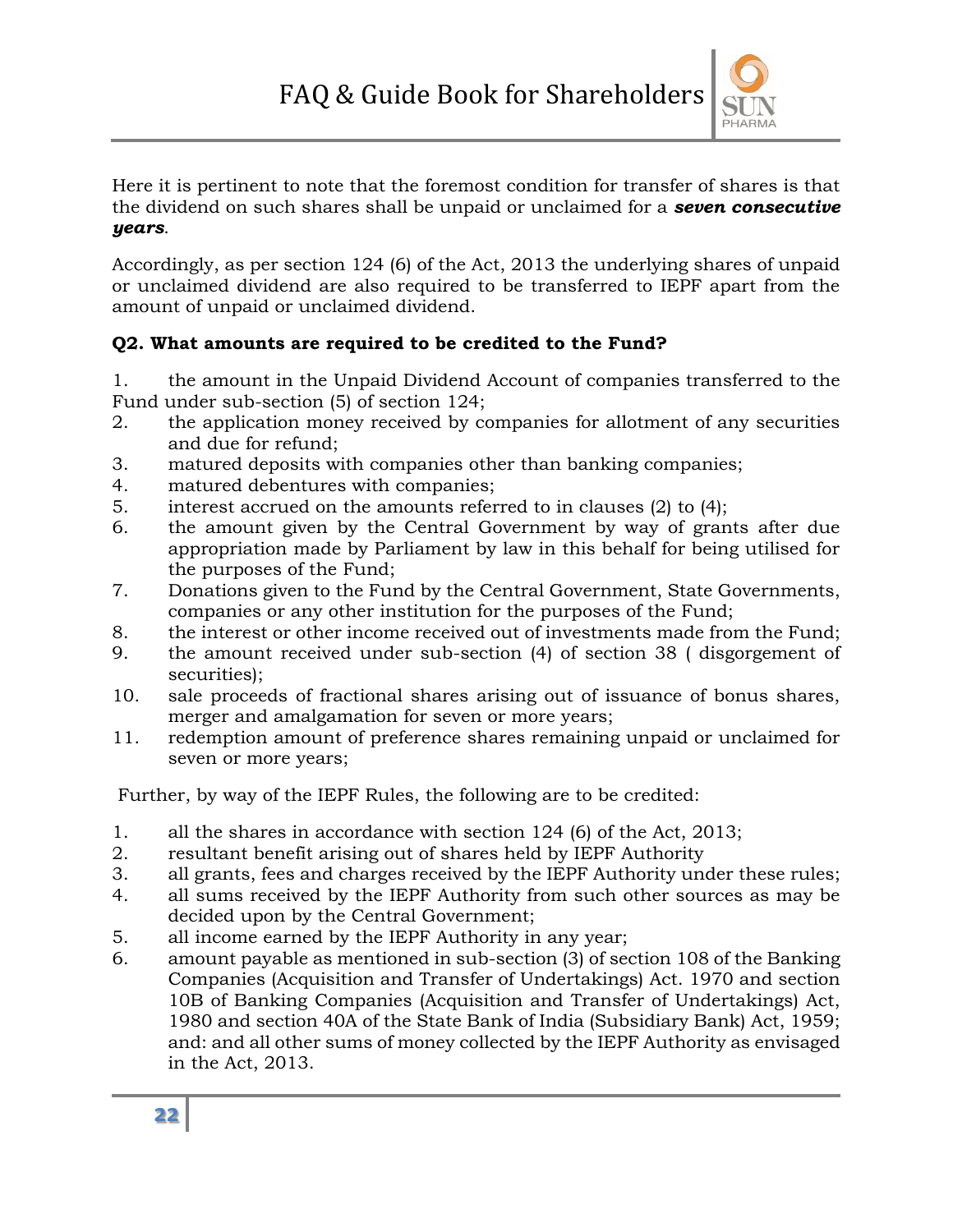

Please note that from the above items, only item no. 1 (i.e. all the shares in accordance with section 124 (6) of the Act, 2013) is to be transferred by the company and rest items are pertaining to the IEPF Authority.

#### **Q3. When the unclaimed/ unpaid amount shall be transferred to the IEPF Fund?**

Pursuant to section 124(5) of Act, 2013, a company shall transfer any amount lying in the Unpaid Dividend Account for 7 years along with interest accrued, if any, thereon to the Fund.

#### **Q4. How will I come to know whether my shares have been transferred to IEPF? Whether can I get the shares and dividend back?**

On putting your name and folio number in the following link, you would know whether your shares have been transferred to IEPF http://www.sunpharma.com/details-of-equity-shares-transfered-to-iepf.

Yes, you may claim the same. The Procedure is given on the website of the Company which can be accessed through the link http://www.sunpharma.com/sites/all/themes/sunpharma/images/pdf/Procedu re to claim dividend amount and shares from IEPF Final.pdf

#### **Q5. Whether details of the nodal officer are given on the website of the Company?**

Yes. The details can be accessed through the link http://www.sunpharma.com/investors/contact

#### **XII. MISCELLANEOUS**

#### **Q1. I hold more than one folio in the same name. Can I consolidate these folios?**

Yes. Please forward the share certificate relating to those folios which you wish to merge along with a request letter duly signed by all the registered holders and we shall consolidate your folios and return the share certificates by endorsing the consolidated folio number.